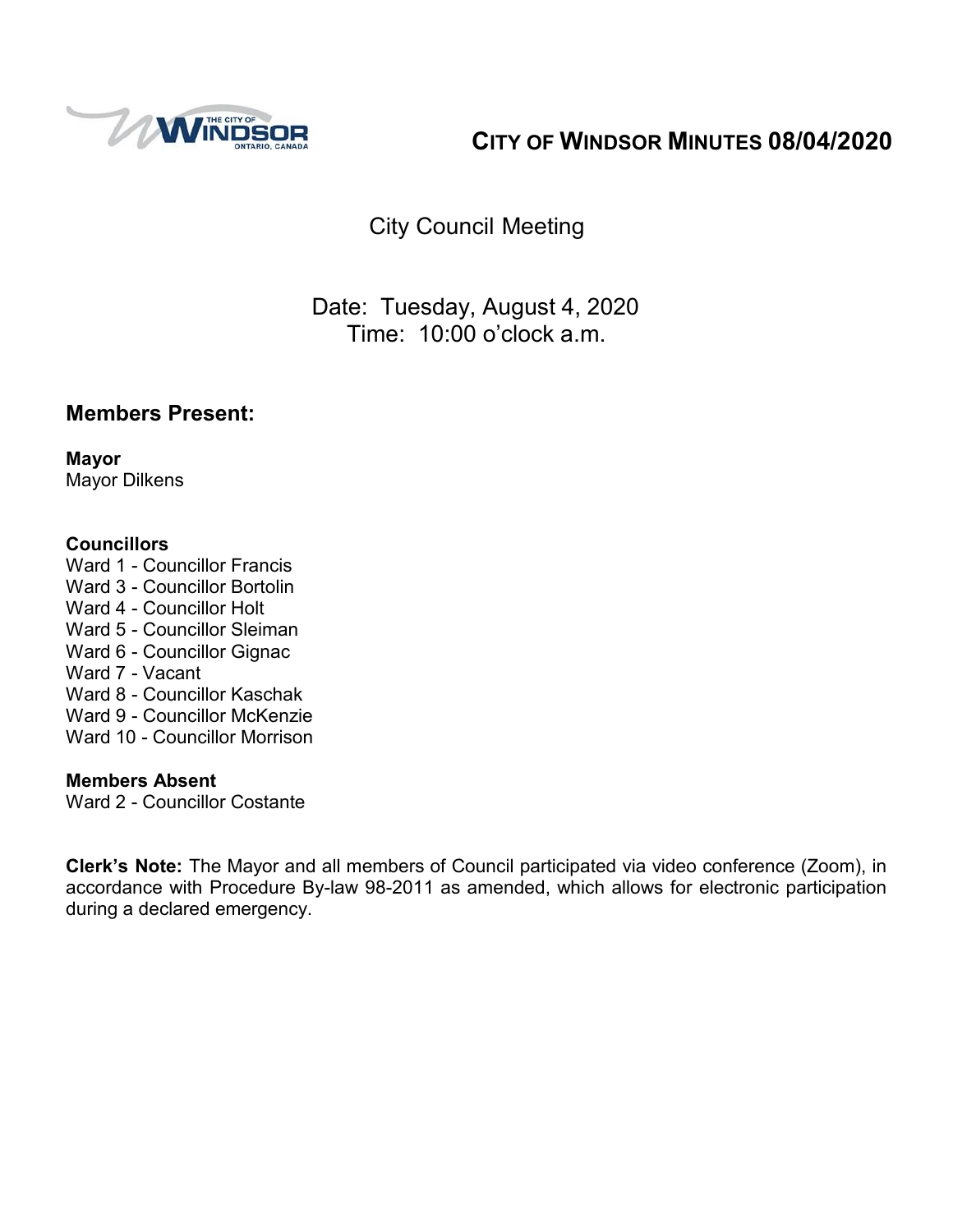## **2. CALL TO ORDER**

The Mayor calls the meeting to order at 11:10 o'clock a.m.

## **3. DISCLOSURE OF PECUNIARY INTEREST AND THE GENERAL NATURE THEREOF**

None disclosed.

# **4. ADOPTION OF THE MINUTES**

# **4.1. Adoption of the Windsor City Council meeting minutes held July 27, 2020**

Moved by: Councillor Holt Seconded by: Councillor Kaschak

That the minutes of the meeting of Council held July 27, 2020 **BE ADOPTED** as presented. **Carried** 

Report Number: SCM 233/2020

# **5. NOTICE OF PROCLAMATIONS**

None presented.

# **6. COMMITTEE OF THE WHOLE**

Moved by: Councillor McKenzie Seconded by: Councillor Morrison

That Council do now rise and move into Committee of the Whole with the Mayor presiding for the purpose of dealing with:

- (a) communication items;
- (b) consent agenda;
- (c) hearing requests for deferrals, referrals and/or withdrawals of any items of business;
- (d) hearing presentations and delegations;
- (e) consideration of business items;
- (f) consideration of Committee reports: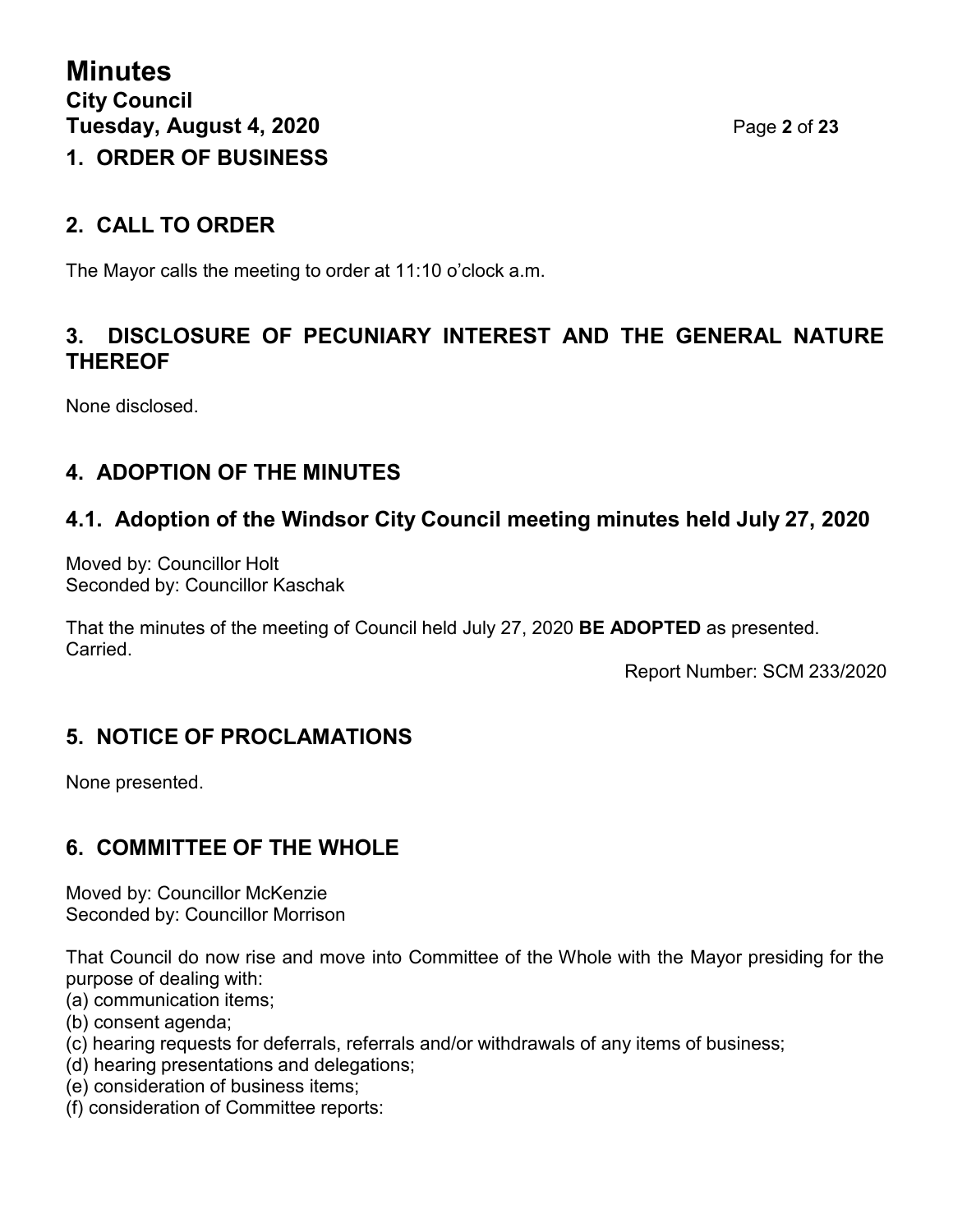# **Minutes City Council Tuesday, August 4, 2020** Page **3** of **23**

(g) Report of Special In-Camera Meeting or other Committee as may be held prior to Council (if scheduled); and (h) consideration of by-law 109-2020 through 117-2020 (inclusive). Carried.

# **7. COMMUNICATIONS INFORMATION PACKAGE**

# **7.1. Correspondence Tuesday, August 4, 2020**

Moved by: Councillor Sleiman Seconded by: Councillor Bortolin

Decision Number: CR391/2020

That the following Communication Items 7.1.1 through 7.1.5 inclusive as set forth in the Council Agenda **BE REFERRED** as noted:

| No.   | Sender                    | Subject                                                |  |
|-------|---------------------------|--------------------------------------------------------|--|
| 7.1.1 | <b>Ontario Superior</b>   | Reasons on Motion for Leave to Appeal to the           |  |
|       | Court of Justice          | Divisional Court regarding CAMPP Windsor Essex         |  |
|       |                           | Residents Association v. Windsor (City) 2020 ONSC      |  |
|       |                           | 4612                                                   |  |
|       |                           | <b>City Solicitor</b>                                  |  |
|       |                           | <b>Deputy City Solicitor</b>                           |  |
|       |                           | <b>City Planner</b>                                    |  |
|       |                           | MH/12346                                               |  |
|       |                           | Note & File                                            |  |
| 7.1.2 | <b>Stantec Consulting</b> | Notice of Completion of Environmental Study Report     |  |
|       | Ltd.                      | for Combined Sewer Overflow Control in the             |  |
|       |                           | <b>Riverfront Area West of Caron Avenue</b>            |  |
|       |                           | <b>City Engineer</b>                                   |  |
|       |                           | <b>Environment &amp; Sustainability Coordinator</b>    |  |
|       |                           | Manager of Process Engineering & Maintenance<br>SW2020 |  |
|       |                           | Note & File                                            |  |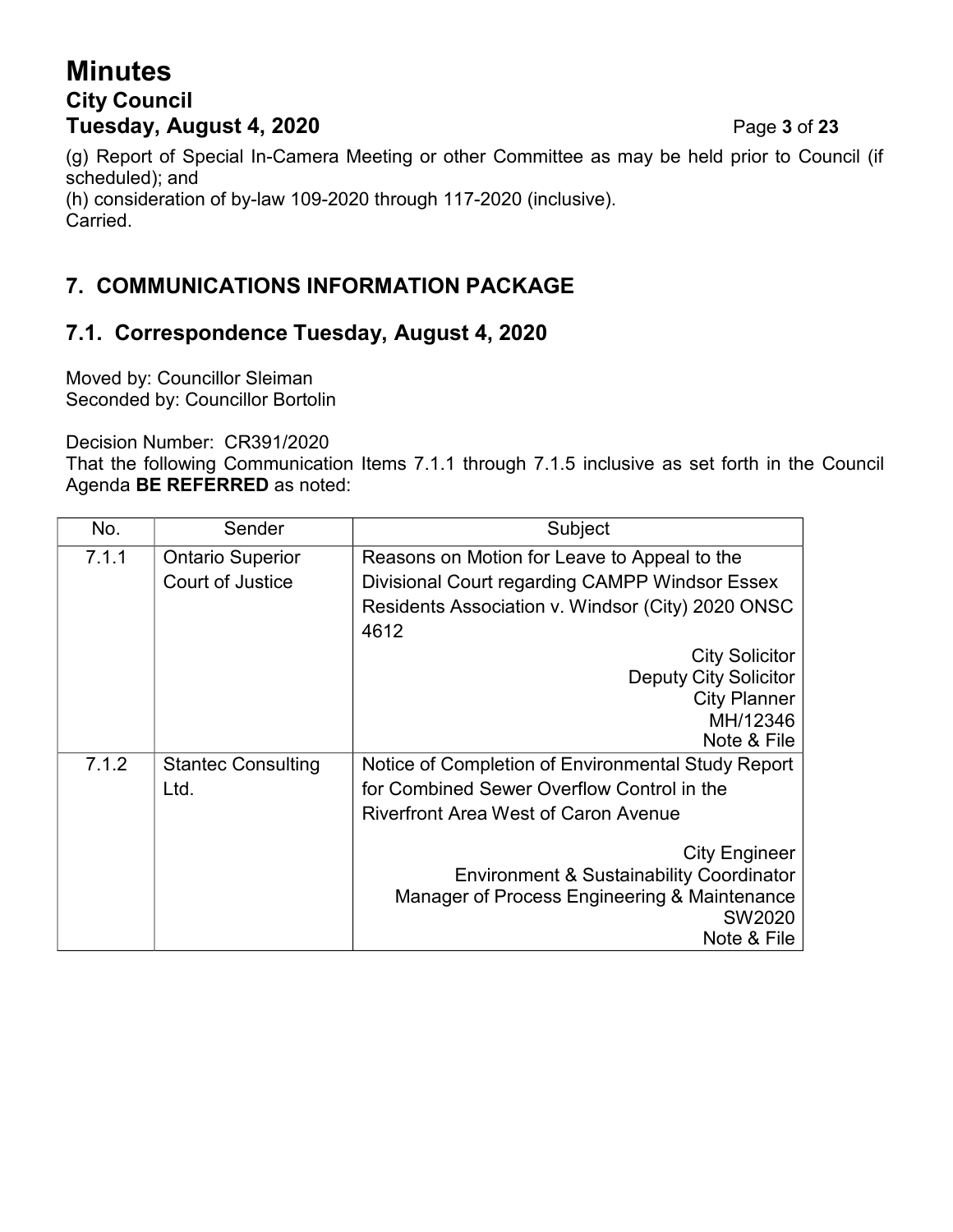# **Minutes City Council Tuesday, August 4, 2020** Page **4** of **23**

| No.   | Sender                                            | Subject                                                                                                                                                                                                                                          |  |
|-------|---------------------------------------------------|--------------------------------------------------------------------------------------------------------------------------------------------------------------------------------------------------------------------------------------------------|--|
| 7.1.3 | Town of Tecumseh                                  | Notice that the Town of Tecumseh will hold a<br>virtual/electronic public meeting Tuesday, August<br>11, 2020 at 6:30 p.m. to consider a proposed Plan<br>of Condominium Approval pursuant to the<br>provisions of the Planning Act, R.S.O. 1990 |  |
|       |                                                   | <b>City Planner</b><br>Deputy City Solicitor<br><b>Chief Building Official</b><br><b>Development Applications Clerk</b><br>GM2020<br>Note & File                                                                                                 |  |
| 7.1.4 | Manager of Urban                                  | Site Plan Approval, JBM Capital Inc., 2601 Lauzon                                                                                                                                                                                                |  |
|       | Design                                            | Pky., Multi-phased commercial building<br>development                                                                                                                                                                                            |  |
|       |                                                   | ZS/11126<br>Note & File                                                                                                                                                                                                                          |  |
| 7.1.5 | Committee of<br>Adjustment / Consent<br>Authority | Applications to be heard by the Committee of<br>Adjustment/Consent Authority, Thursday, August<br>13, 2020, 3:30 p.m., through Electronic Meeting<br>Participation                                                                               |  |
|       |                                                   | ZC2020<br>Note & File                                                                                                                                                                                                                            |  |

Carried.

Report Number: CMC 13/2020

# **8. CONSENT AGENDA**

## **8.1. COVID-19 Impacts on Municipal Licensing Deadlines and Renewal Fees - City Wide**

Moved by: Councillor Bortolin Seconded by: Councillor Francis

#### Decision Number: CR392/2020

That City Council **APPROVE** the Licence Commissioner to **EXTEND** the February, May and August 2020 business and public vehicle licence deadlines regulated under Business Licensing Bylaw 395-2004 and Public Vehicle Licensing By-law 137-2007 *as amended by By-law 150-2018* until December 1, 2020; and,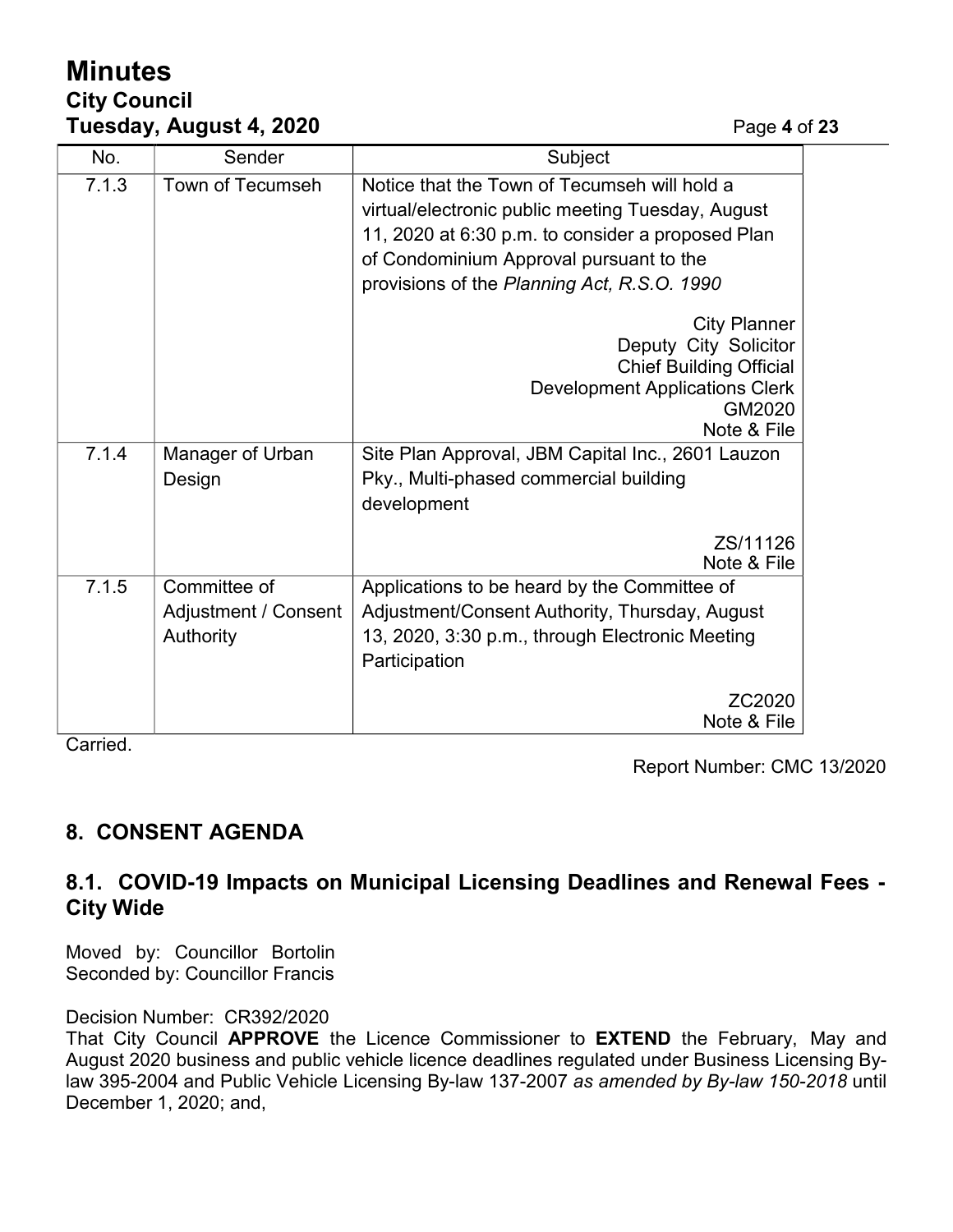# **Minutes City Council Tuesday, August 4, 2020** Page **5** of **23**

That City Council **APPROVE** the Licence Commissioner to **WAIVE** any pending or potential late licence renewal fees associated with the February, May and August 2020 business and public vehicle deadlines until December 1, 2020; and,

That City Council **APPROVE** the Licence Commissioner to **MODIFY** the licence deadlines regulated under Business Licensing By-law 395-2004 and Public Vehicle Licensing By-law 137- 2007 *as amended by By-law 150-2018* as deemed necessary, in the event there are further impacts on the issuance of municipal licences due to the COVID-19 pandemic. **Carried** 

> Report Number: C 152/2020 Clerk's File: MH/13786

## **8.2. Amendment to the Berkely B1 Fishing Agreement and Council Resolution**

Moved by: Councillor Bortolin Seconded by: Councillor Francis

Decision Number: CR393/2020

That CR508/2018 **BE AMENDED** as follows:

That City Council **APPROVE** the total maximum contribution of \$43,000 that was paid in 2019 from the Sports Tourism Event Bid capital project account (7121026) to act as the Host City of the Berkley B1 Fishing Championship for one year be applied to a future rescheduled event in 2021 or 2022; and further,

That City Council **AUTHORIZE** the Chief Administrative Officer and City Clerk to sign an amended agreement satisfactory in form to the City Solicitor, in financial content to the City Treasurer and in technical content to the Executive Director of Recreation & Culture; and further,

That the funds previously committed for a second event in the amount of \$43,000 **BE UNCOMMITTED** and available for other future identified events and initiatives.

Carried.

Report Number: S 92/2020 Clerk's File: SR/13663

#### **8.3. Minutes of the meetings of the Executive Committee and Board of Directors, Willistead Manor Inc., held February 13, 2020**

Moved by: Councillor Bortolin Seconded by: Councillor Francis

Decision Number: CR394/2020

That the minutes of the Executive Committee and Board of Directors, Willistead Manor Inc., of its meetings held February 13, 2020 **BE RECEIVED** for information. Carried.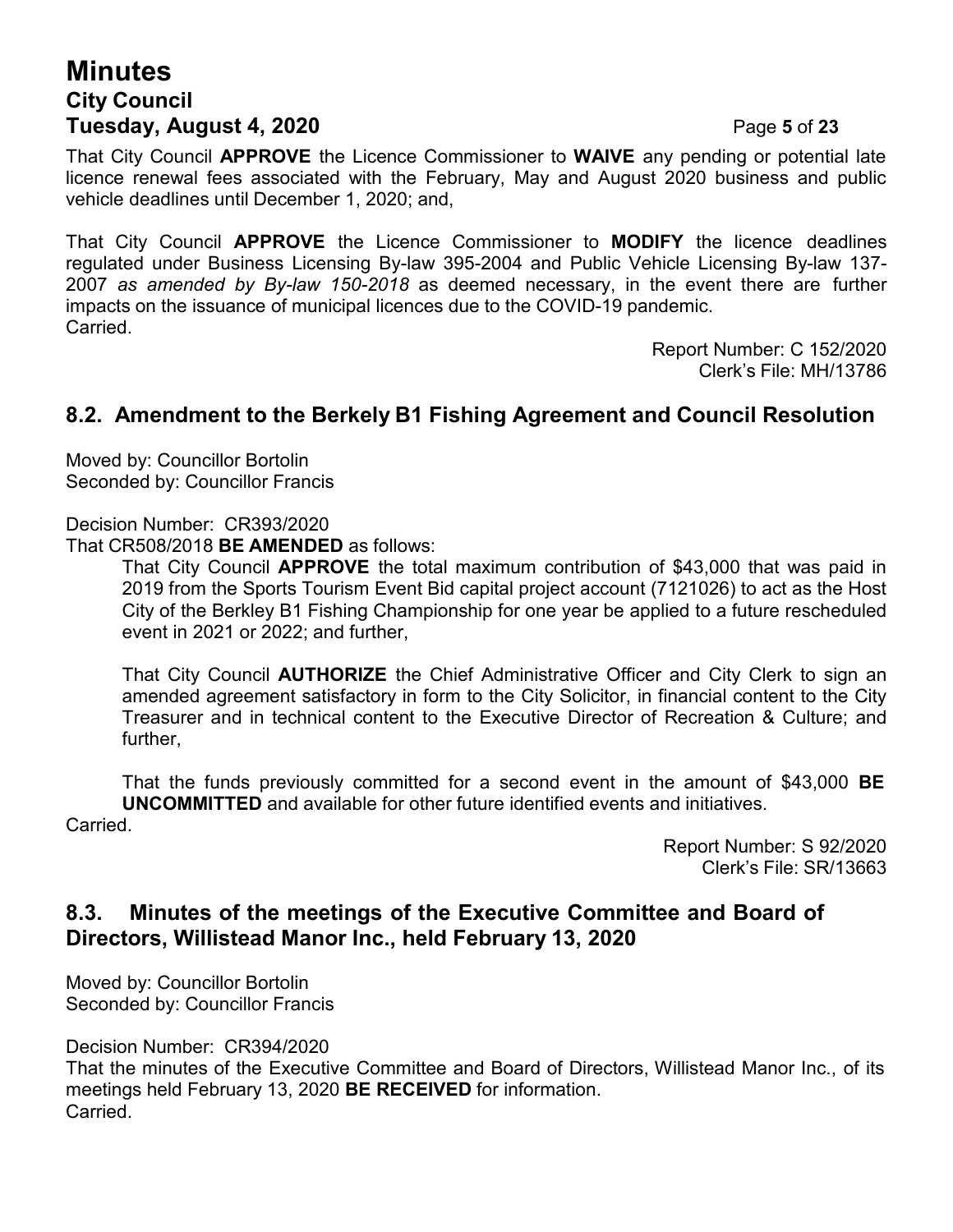**Minutes City Council Tuesday, August 4, 2020** Page **6** of **23**

Report Number: SCM 96/2020 Clerk's File: MB2020

## **8.4. Minutes of the Housing & Homelessness Advisory Committee of its meeting held February 11, 2020**

Moved by: Councillor Bortolin Seconded by: Councillor Francis

Decision Number: CR395/2020 That the minutes of the Housing & Homelessness Advisory Committee of its meeting held February 11, 2020 **BE RECEIVED** for information. Carried.

> Report Number: SCM 125/2020 Clerk's File: MB2020

#### **8.5. Minutes of the meeting of the Committee of Management for Huron Lodge held April 27, 2020**

Moved by: Councillor Bortolin Seconded by: Councillor Francis

Decision Number: CR396/2020

That the minutes of the Committee of Management for Huron Lodge of its meeting held April 27, 2020 **BE RECEIVED** for information. Carried.

> Report Number: SCM 158/2020 Clerk's File: MB2020

## **8.6. Minutes of the Diversity Committee of its meeting held May 14, 2020**

Moved by: Councillor Bortolin Seconded by: Councillor Francis

Decision Number: CR397/2020 That the minutes of the Diversity Committee of its meeting held May 14, 2020 **BE RECEIVED** for information. **Carried** 

> Report Number: SCM 172/2020 Clerk's File: MB2020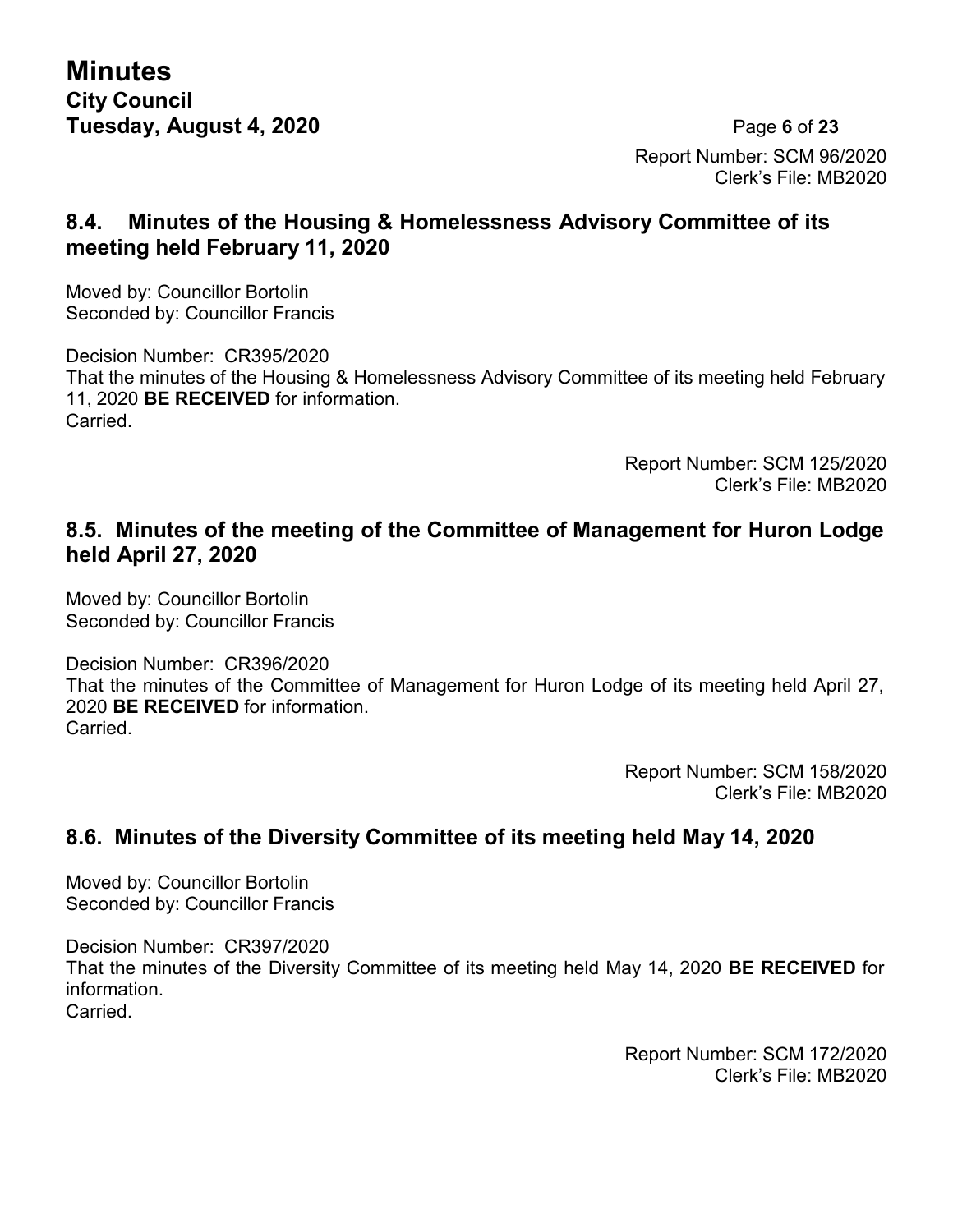# **Minutes**

**City Council Tuesday, August 4, 2020** Page **7** of **23**

## **8.7. Minutes of the Windsor Accessibility Advisory Committee of its meeting held June 9, 2020**

Moved by: Councillor Bortolin Seconded by: Councillor Francis

Decision Number: CR398/2020 That the minutes of the Windsor Accessibility Advisory Committee of its meeting held June 9, 2020 **BE RECEIVED** for information. Carried.

> Report Number: SCM 205/2020 Clerk's File: MB2020

## **8.9. Rezoning - Green Smart Apartments Inc - 1091 California - Z-006/20 ZNG/6056 - Ward 2**

Moved by: Councillor Bortolin Seconded by: Councillor Francis

Decision Number: CR400/2020 DHSC 175

That Zoning By-law 8600 **BE AMENDED** by changing the zoning of Lot 42, Part of Lot 43, and Part of Alley, Block D, Registered Plan 50 (known municipally as 1091 California Avenue; Roll No. 050- 370-10200; PIN 01221-0330), situated on the west side of California Avenue, north of Girardot Street, from Residential District 1.3 (RD1.3) to Residential District 2.1 (RD2.1) and by adding a site specific exception to Section 20(1) as follows:

#### **391. WEST SIDE OF CALIFORNIA AVENUE, NORTH OF GIRARDOT STREET**

For the lands comprising of Lot 42, Part of Lot 43, and Part of Alley, Block D, Registered Plan 50, for a *Semi-Detached Dwelling* the minimum *lot width* shall be as existing. [ZDM 4; ZNG/6056]

Carried.

Report Number: SCM 216/2020 & S 77/2020 Clerk's File: ZB/13810

## **8.11. Descent of the Holy Ghost Romanian Orthodox Church, 2895 Seminole Street – Community Heritage Fund Request (Ward 5)**

Moved by: Councillor Bortolin Seconded by: Councillor Francis

Decision Number: CR402/2020 DHSC 177

I. That the request by the Descent of the Holy Ghost Romanian Orthodox Church for a grant of an upset amount of \$21,357 from the Community Heritage Fund (Reserve Fund 157), for the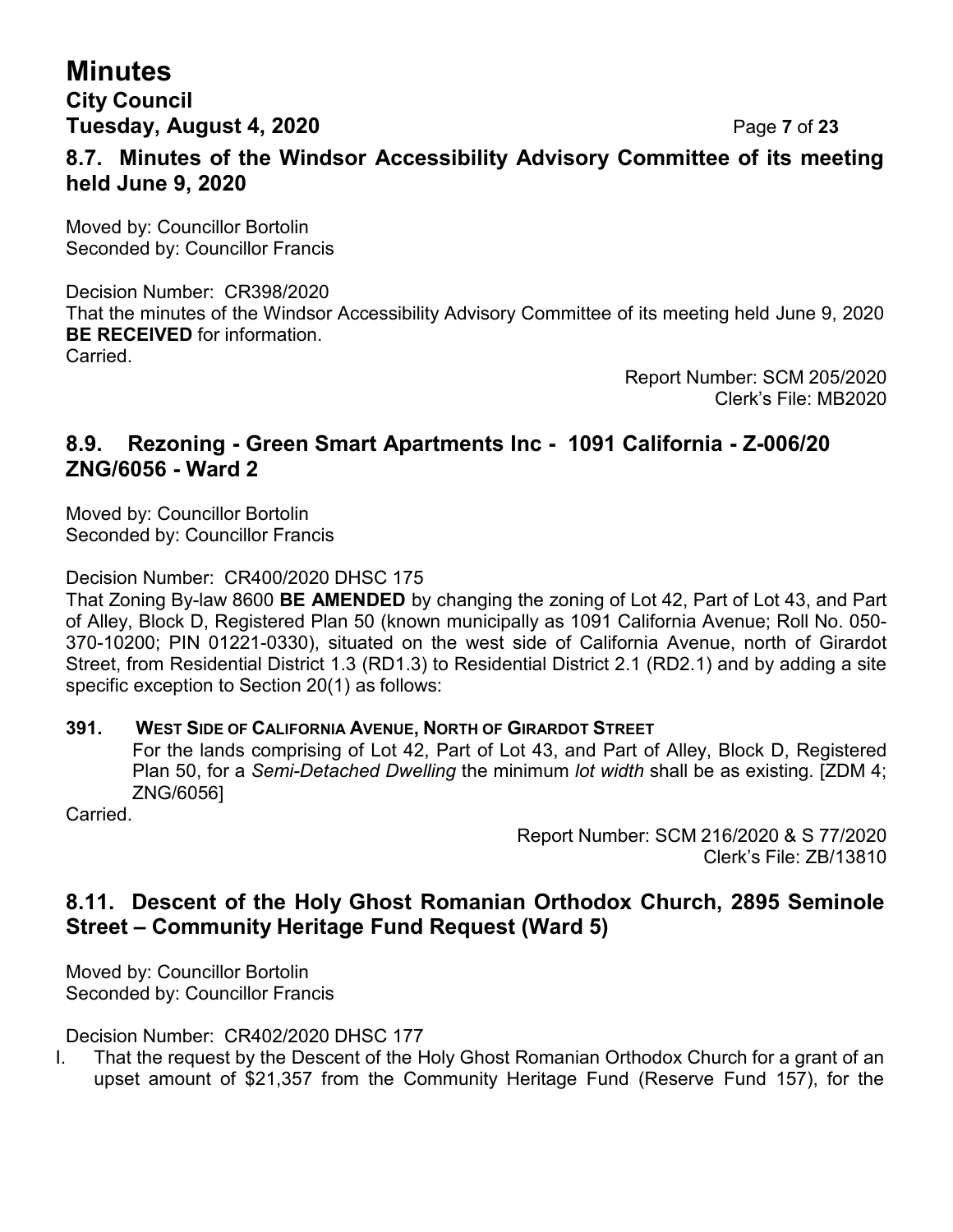# **Minutes City Council Tuesday, August 4, 2020** Page **8** of **23**

Building Permit Services required for the roof dome replacement at 2895 Seminole Street, **BE APPROVED**, subject to:

- a. Determination by the Chief Building Official and the City Planner that the work is completed to applicable codes and heritage conservation standards;
- b. Owner's submission of paid receipts for work completed;
- c. That the Community Heritage Fund (Reserve Fund 157) grants approved shall lapse if the applicant has not completed the work and fulfilled the conditions within 2 years of the approval date.
- II. That any further changes determined to be minor that require Council Approval as per the approved Heritage Alteration Permit (CR 499/2019), **BE DELEGATED** to the City Planner for final approval.
- III. That CR499/2019 **BE AMENDED** by deleting clauses II.a. and lll. since it is not necessary to enter into a heritage conservation agreement and all determination of good work will be reviewed through the Building Permit Application. Carried.

Report Number: SCM 218/2020 & S 72/2020 Clerk's File: MBA/10446

#### **8.12. Closure of the north/south alley south of Wyandotte Street E., abutting the east limit of Florence Avenue extension, and the closure of a remnant portion of the east/west alley south of Wyandotte Street E., east of Florence Avenue extension; Applicant – VGA INVESTMENTS INC.; File No. SAA/6063, Ward 7**

Moved by: Councillor Bortolin Seconded by: Councillor Francis

Decision Number: CR403/2020 DHSC 178

- I. That the 3.05 metres wide north-south alley located on the south side of Wyandotte Street, east side of Florence Avenue extension, between the south limit of Wyandotte Street right-of-way and the south limit of lot 45, Plan 1142, as shown on Drawing No. CC-1770 *attached* as Appendix "A", **BE ASSUMED** for subsequent closure.
- II. That the 3.05 metres wide north-south alley located on the south side of Wyandotte Street, east side of Florence Avenue extension, between the south limit of Wyandotte Street right-of-way and the south limit of lot 45, Plan 1142, as shown on Drawing No. CC-1770 *attached* as Appendix "A", **BE CLOSED AND CONVEYED** to the applicant, for the purpose of increasing the width of the proposed Florence Avenue Road allowance to conform to the Official Plan requirement (22m minimum width) per CR54/2020 DHSC 125 attached hereto as **Appendix "D"**.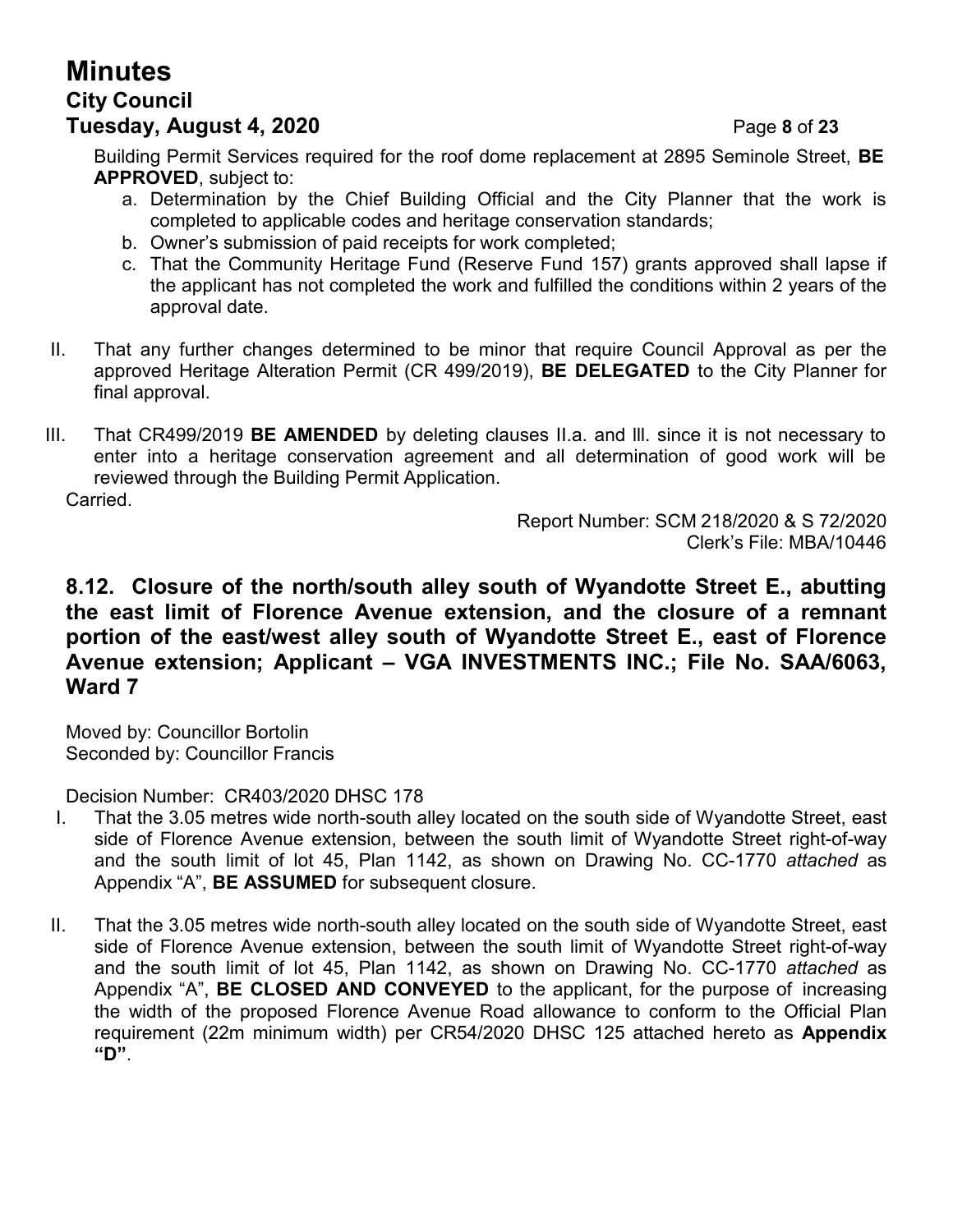# **Minutes City Council Tuesday, August 4, 2020** Page **9** of **23**

- III. That the remnant unclosed portion of the 4.27 metre wide east-west alley south of Wyandotte Street East, east of Florence Avenue extension, described as PART 1 on Reference Plan 12R25749, **BE ASSUMED** for subsequent closure.
- IV. That the remnant unclosed portion of the 4.27 metre wide east-west alley south of Wyandotte Street East, east of Florence Avenue extension, described as PART 1 on Reference Plan 12R25749, **BE CLOSED AND CONVEYED** to the abutting property owners subject to easements as shown in Recommendation V below.
- V. That easements, subject to their being accepted in the City's standard form and in accordance with the City's standard practice, **BE GRANTED** to:
	- a) Bell Canada,
	- b) Cogeco Connexion, and
	- c) Owners of the lands fronting Wyandotte Street East, for the purpose of sewer installation and servicing through the alley.
- VI. That conveyance costs **BE SET** as follows:
	- a) For the remnant piece of the east-west alley, being PART 1, on Reference Plan 12R25749, abutting lands zoned DRD1.2: \$1.00 plus deed preparation and no survey costs.
	- b) For the subject north-south alley, abutting lands zoned DRD1.1 / HRD2.1: \$1.00 plus deed preparation, plus survey costs as invoiced to The Corporation of the City of Windsor by an Ontario Land Surveyor.
- VII. That The City Planner **BE REQUESTED** to supply the appropriate legal description, in accordance with Drawing Number. CC-1770, *attached* as Appendix "A".
- VIII. That The City Solicitor **BE REQUESTED** to prepare the necessary by-law(s).
- IX. That The Chief Administrative Officer and City Clerk **BE AUTHORIZED** to sign all necessary documents approved as to form and content satisfactory to the City Solicitor.
- X. That the matter **BE COMPLETED** electronically pursuant to By-law Number 366-2003. Carried.

Report Number: SCM 219/2020 & S 84/2020 Clerk's File: SAA2020

## **8.13. Brownfield Redevelopment Community Improvement Plan (CIP) application submitted by Rose City Mini Storage for 1867 Tecumseh Road West (Ward 10)**

Moved by: Councillor Bortolin Seconded by: Councillor Francis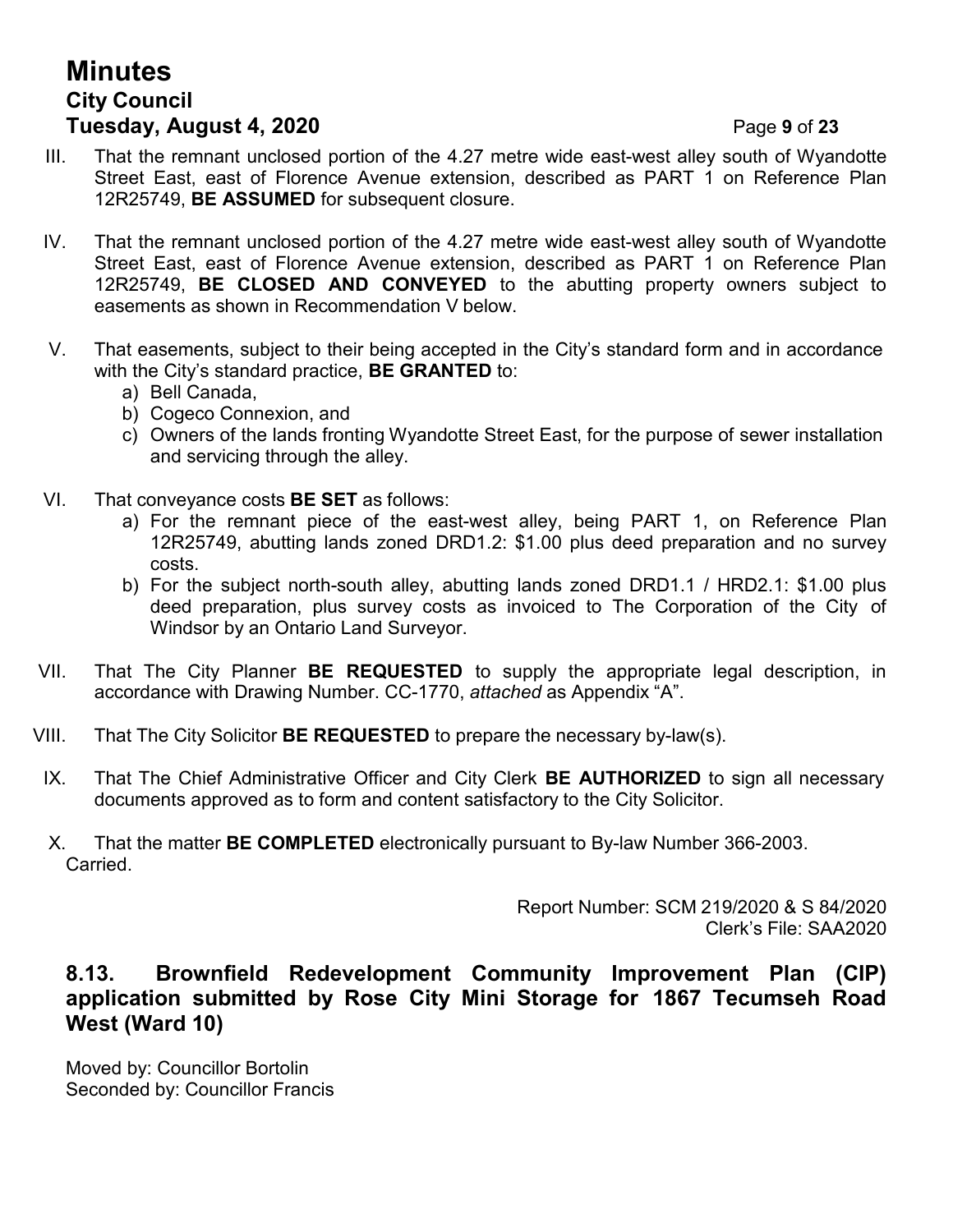# **Minutes City Council Tuesday, August 4, 2020** Page **10** of **23**

Decision Number: CR404/2020 DHSC 181

- I. That the request made by Rose City Mini Storage Inc. to participate in the Environmental Site Assessment Grant Program **BE APPROVED** for the completion of the proposed Phase II Environmental Site Assessment Study at 1867 Tecumseh Road West pursuant to the City of Windsor Brownfield Redevelopment Community Improvement Plan.
- II. That the City Treasurer **BE AUTHORIZED** to issue payment up to a maximum of \$15,000 based upon the completion and submission of a Phase II Environmental Site Assessment Study completed in a form acceptable to the City Planner and City Solicitor.
- III. That the request made by Rose City Mini Storage Inc. to participate in the Brownfield Tax Assistance Program **BE APPROVED** for the proposed remediation and redevelopment at 1867 Tecumseh Road West for up to 3 years pursuant to the City of Windsor Brownfield Redevelopment Community Improvement Plan.
- IV. That the request made by Rose City Mini Storage Inc. to participate in the Brownfield Rehabilitation Grant Program **BE APPROVED** for 70% of the municipal portion of the tax increment resulting from the proposed redevelopment at 1867 Tecumseh Road West for up to 10 years or until 100% of the eligible costs are repaid pursuant to the City of Windsor Brownfield Redevelopment Community Improvement Plan.
- V. That, Administration **BE DIRECTED** to prepare a tax cancellation by-law to implement the Brownfield Tax Assistance Program in accordance with the *Municipal Act* and that the appropriate information and material be sent to the Minister of Finance requesting relief from the education portion of the taxes for 1867 Tecumseh Road West in accordance with the Provincial Brownfield Financial Tax Incentive Program.
- VI. That, Administration **BE DIRECTED** to prepare an agreement between Rose City Mini Storage Inc. and the City to implement the Brownfield Tax Assistance and Rehabilitation Grant Programs in accordance with all applicable policies, requirements, and provisions contained within the Brownfield Redevelopment Community Improvement Plan to the satisfaction of the City Planner as to content, the City Solicitor as to legal form, and the CFO/City Treasurer as to financial implications.
- VII. That the CAO and City Clerk **BE AUTHORIZED** to sign the Brownfield Tax Assistance and Rehabilitation Grant Agreements.
- VIII. That the approval to participate in Brownfield Tax Assistance and Rehabilitation Grant Programs **EXPIRE** if the grant agreement is not signed by applicant within one year following Council approval. The City Planner may extend the deadline for up to one year upon request from the applicant.

Carried.

Report Number: SCM 222/2020 & S 79/2020 Clerk's File: Z/8955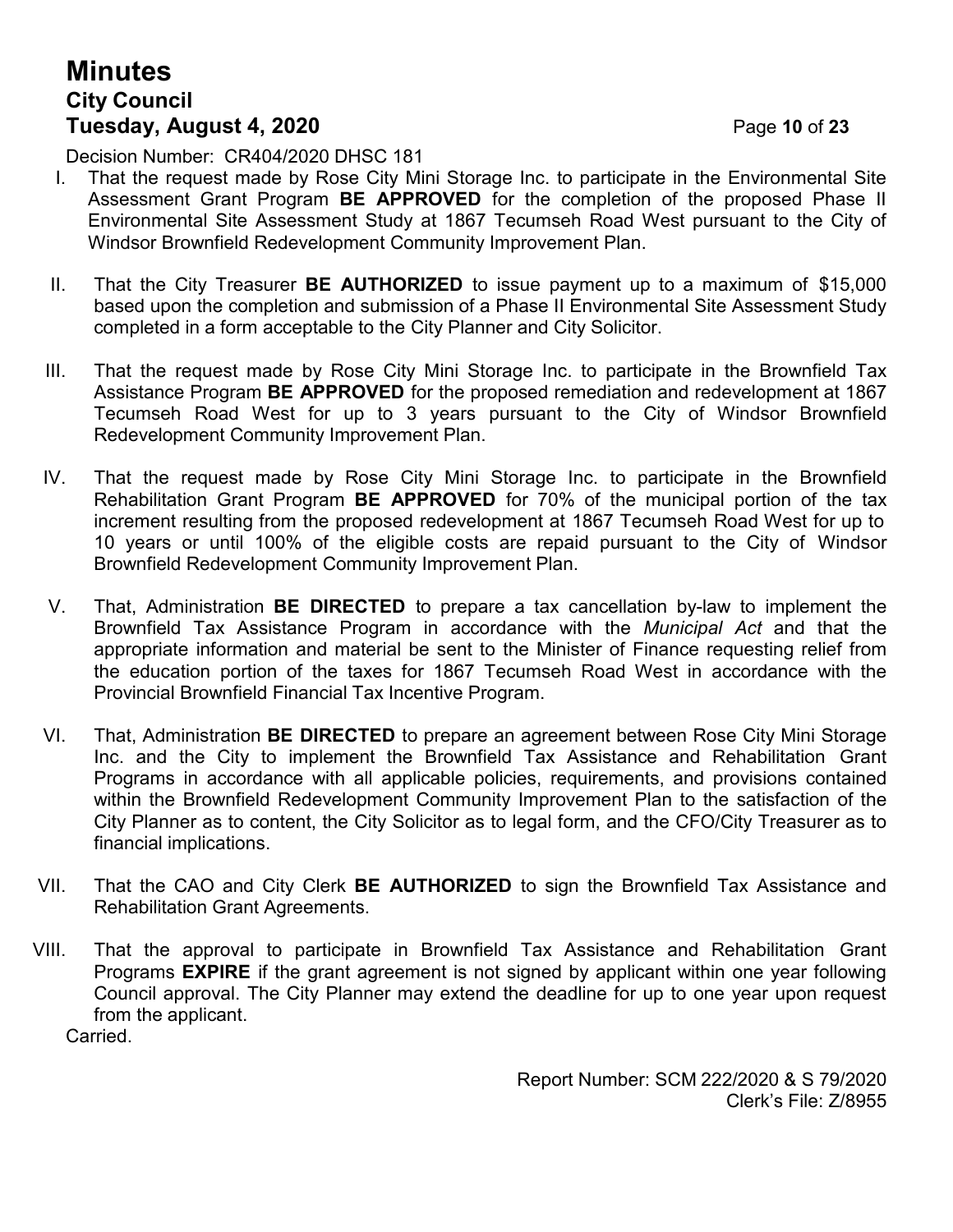# **Minutes City Council**

# **Tuesday, August 4, 2020** Page **11** of **23**

**8.14. Brownfield Redevelopment Community Improvement Plan (CIP) application submitted by 1362279 Ontario Ltd. for 840 Wyandotte Street East (Ward 4)**

Moved by: Councillor Bortolin Seconded by: Councillor Francis

Decision Number: CR405/2020 DHSC 182

- I. That the request made by 1362279 Ontario Ltd. to participate in the Brownfield Tax Assistance Program **BE APPROVED** for the proposed remediation and redevelopment at 840 Wyandotte Street East for up to 3 years pursuant to the City of Windsor Brownfield Redevelopment Community Improvement Plan.
- II. That the request made by 1362279 Ontario Ltd. to participate in the Brownfield Rehabilitation Grant Program **BE APPROVED** for 70% of the municipal portion of the tax increment resulting from the proposed redevelopment at 840 Wyandotte Street East for up to 10 years or until 100% of the eligible costs are repaid pursuant to the City of Windsor Brownfield Redevelopment Community Improvement Plan.
- III. That, Administration **BE DIRECTED** to prepare a tax cancellation by-law to implement the Brownfield Tax Assistance Program in accordance with the *Municipal Act* and that the appropriate information and material be sent to the Minister of Finance requesting relief from the education portion of the taxes for 840 Wyandotte Street East in accordance with the Provincial Brownfield Financial Tax Incentive Program.
- IV. That, Administration **BE DIRECTED** to prepare an agreement between 1362279 Ontario Ltd. and the City to implement the Brownfield Tax Assistance and Rehabilitation Grant Programs in accordance with all applicable policies, requirements, and provisions contained within the Brownfield Redevelopment Community Improvement Plan to the satisfaction of the City Planner as to content, the City Solicitor as to legal form, and the CFO/City Treasurer as to financial implications.
- V. That the CAO and City Clerk **BE AUTHORIZED** to sign the Brownfield Tax Assistance and Rehabilitation Grant Agreements.
- VI. That the approval to participate in the Business Retention and Expansion Grant Program **EXPIRE** if the grant agreement is not signed by applicant within one year following Council approval. The City Planner may extend the deadline for up to one year upon request from the applicant.

Carried.

Report Number: SCM 223/2020 & S 80/2020 Clerk's File: Z/8955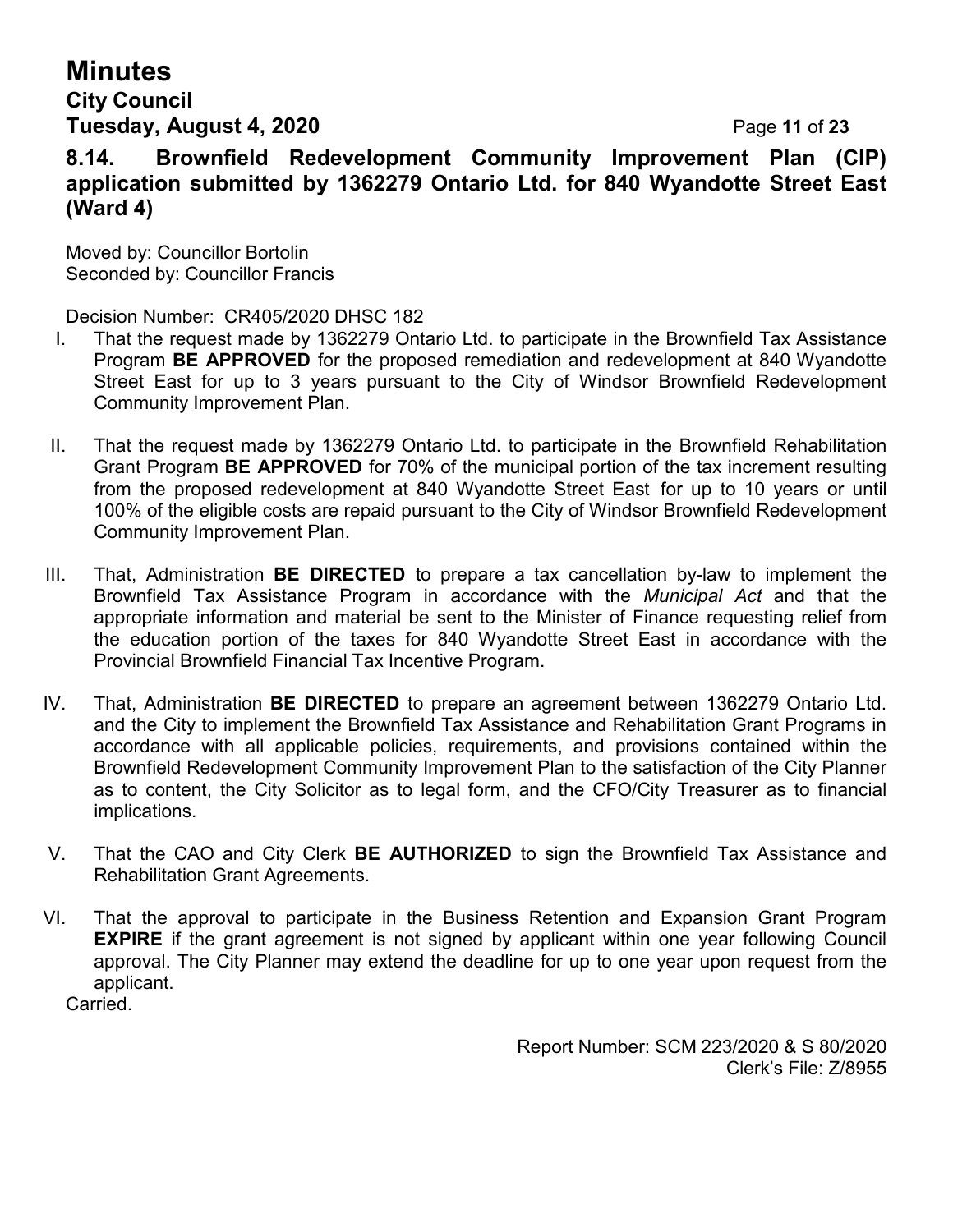# **Minutes City Council Tuesday, August 4, 2020** Page **12** of **23**

# **8.15. Brownfield Redevelopment Community Improvement Plan (CIP) application submitted by Duo Fratres Inc. for 1370 Argyle Road (Ward 4)**

Moved by: Councillor Bortolin Seconded by: Councillor Francis

Decision Number: CR406/2020 DHSC 183

- I. That the request made by Duo Fratres Inc. to participate in the Feasibility Study Grant Program **BE APPROVED** for the completion of the proposed structural feasibility study for the building located at 1370 Argyle Road pursuant to the City of Windsor Brownfield Redevelopment Community Improvement Plan.
- II. That the City Treasurer **BE AUTHORIZED** to issue payment up to a maximum of \$7,500 based upon the completion and submission of a structural feasibility study completed in a form acceptable to the City Planner and City Solicitor.
- III. That the request made by Duo Fratres Inc. to participate in the Environmental Site Assessment Grant Program **BE APPROVED** for the completion of a proposed Phase II Environmental Site Assessment Study and Remedial Work Plan for property located at 1370 Argyle Road pursuant to the City of Windsor Brownfield Redevelopment Community Improvement Plan.
- IV. That the City Treasurer **BE AUTHORIZED** to issue payment up to a maximum of \$24,000 based upon the completion and submission of up to two eligible studies (e.g. initial Phase II Environmental Site Assessment, Phase II Delineation Study, and/or Remedial Work Plan) completed in a form acceptable to the City Planner and City Solicitor. **Carried**

Report Number: SCM 224/2020 & S 85/2020 Clerk's File: Z/8955

# **9. REQUEST FOR DEFERRALS, REFERRALS AND/OR WITHDRAWALS**

None requested.

# **10. PRESENTATIONS AND DELEGATIONS**

## **10.1. 2019 City of Windsor Consolidated Financial Statements & Trust Funds Financial Statements**

#### **Cynthia Swift, Partner of Audit, KPMG**

Cynthia Swift, Partner of Audit, KPMG, appears before Council and is available for questions regarding the 2019 City of Windsor Consolidated Financial Statements and Trust Funds Financial Statements.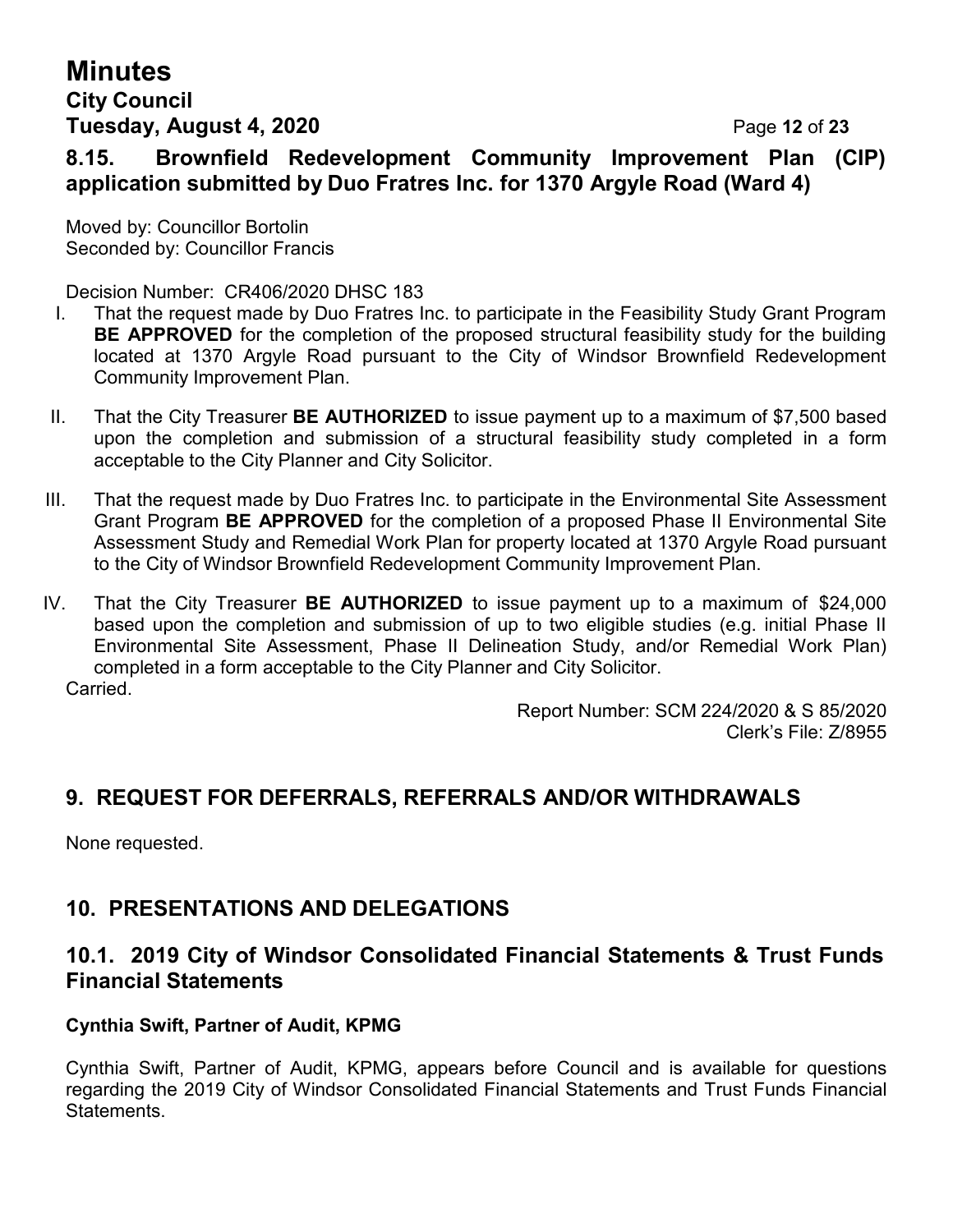# **Minutes City Council Tuesday, August 4, 2020** Page **13** of **23**

Moved by: Councillor Francis Seconded by: Councillor Kaschak

Decision Number: CR407/2020

That City Council **RECEIVE AND ACCEPT** the Audited Consolidated Financial Statements for the year ended December 31, 2019, including the City of Windsor Trust Fund Statements. Carried.

Report Number: C 139/2020 Clerk's File: AF/11247

### **8.8. Interim Control By-law Exemption 2020-8 - 4207785 Canada Inc. - 2650 Metcalfe Street - Ward 5**

#### **Melanie Muir, Dillon Consulting**

Melanie Muir, Dillon Consulting, appears before Council to provide comment and to speak in support regarding the request for Interim Control By-law Exemption 2020-8 – 4207785 Canada Inc., for the property at 2650 Metcalfe Street.

#### **Mark Belanger, Sherwood Auto Sales**

Mark Belanger, Sherwood Auto Sales, appears before Council to speak in opposition regarding the request for Interim Control By-law Exemption 2020-8 – 4207785 Canada Inc., for the property at 2650 Metcalfe Street, as the owners of the subject property have not addressed long-standing issues pertaining to dust and dirt that blows into adjacent yards and surrounding community, and concludes by suggesting that before the City even considers the application, the applicant should be required to take immediate steps to prevent the dust, dirt and debris currently emanating from its property.

Moved by: Councillor Sleiman Seconded by: Councillor Holt

Decision Number: CR399/2020 DHSC 174 That the request of 4207785 Canada Inc. for an exemption from the provisions of Interim Control By-law 78-2019 for the property at 2650 Metcalfe **BE DENIED**. Carried.

At the request of Councillor Gignac, a recorded vote is taken.

Aye votes: Councillors Sleiman, Holt, Bortolin, McKenzie, Kaschak, Morrison and Mayor Dilkens. Nay votes: Councillors Gignac and Francis. Absent: Councillor Costante. Abstain: None.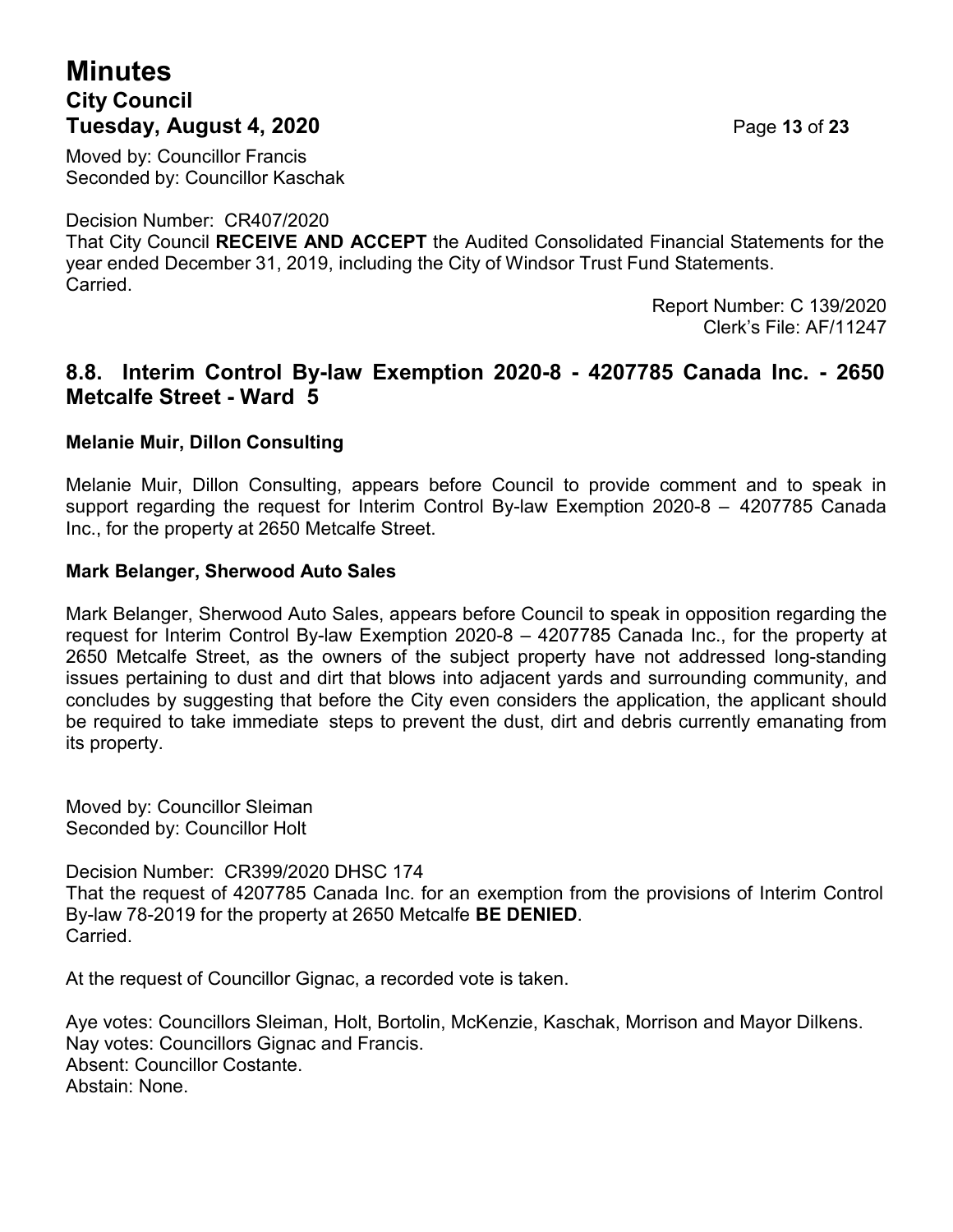**Minutes City Council**

**Tuesday, August 4, 2020** Page **14** of **23** Report Number: SCM 215/2020 & S 51/2020 Clerk's File: Z/13528

#### **11. REGULAR BUSINESS ITEMS (Non-Consent Items)**

#### **11.1. Response to CR204/2019 - Proactive Enforcement Options - City Wide**

Moved by: Councillor Gignac Seconded by: Councillor Francis

That the report of the By-law Enforcement division dated July 6, 2020 entitled "Response to CR204/2019 – Proactive Enforcement Options" BE RECEIVED; and further,

That administration BE DIRECTED to implement Option 2 "Pilot Project Using Existing Staff" as outlined in the subject report; and further,

That the annual grace period currently allotted to first time offenders regarding the repeat offenders fee BE NULIFIED effective immediately.

The motion is **put** and is **lost**.

At the request of Councillor Gignac, a recorded vote is taken.

Aye votes: Councillors Gignac and Francis. Nay votes: Councillors Sleiman, Holt, Bortolin, McKenzie, Kaschak, Morrison and Mayor Dilkens. Absent: Councillor Costante. Abstain: None.

Moved by: Councillor Holt Seconded by: Councillor Kaschak

Decision Number: CR408/2020

That the report of the By-law Enforcement division dated July 6, 2020 entitled "Response to CR204/2019 – Proactive Enforcement Options" **BE REFERRED** to 2021 budget deliberations along with additional information for budgetory consideration. Carried.

At the request of Councillor Gignac, a recorded vote is taken.

Aye votes: Councillors Sleiman, Holt, Bortolin, McKenzie, Kaschak, Morrison and Mayor Dilkens. Nay votes: Councillors Gignac and Francis. Absent: Councillor Costante. Abstain: None.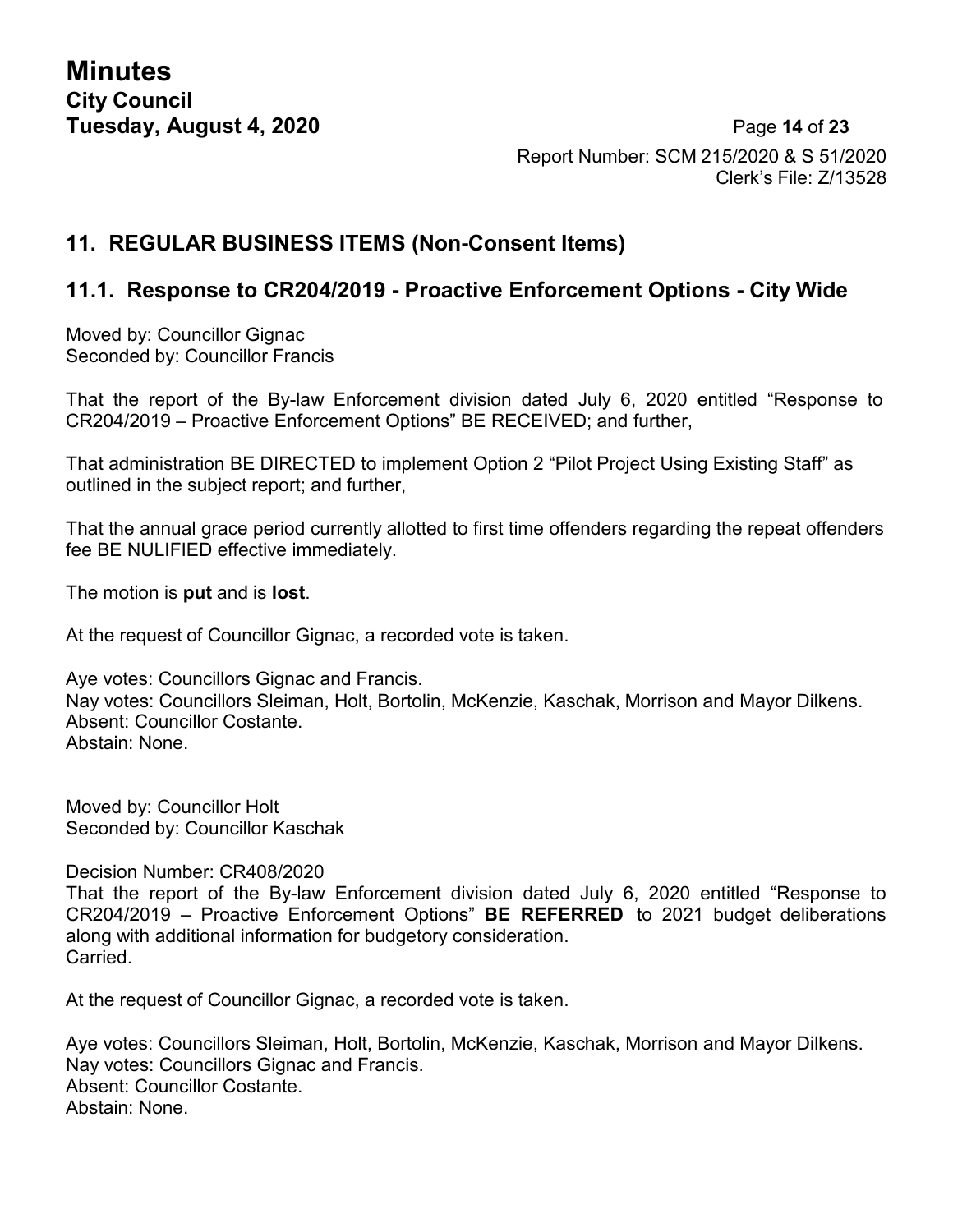# **Minutes City Council Tuesday, August 4, 2020** Page **15** of **23**

Moved by: Councillor Holt Seconded by: Councillor Kaschak

Decision Number: CR409/2020

That the annual grace period currently allotted to first time by-law offenders regarding the repeat offenders fee **BE NULIFIED** effective immediately. Carried.

At the request of Councillor Gignac, a recorded vote is taken.

Aye votes: Councillors Sleiman, Holt, Bortolin, McKenzie, Kaschak, Morrison, Gignac, Francis, and Mayor Dilkens. Nay votes: None. Absent: Councillor Costante. Abstain: None.

> Report Number: C 140/2020 Clerk's File: SB2020

## **11.2. Expropriation of lands at Riverside Drive East/ Devonshire Road for road improvements and Hiram Walker statue - Ward 4**

Moved by: Councillor Holt Seconded by: Councillor Sleiman

Decision Number: CR410/2020

That the City Council of the City of Windsor sitting as an Expropriation Authority under the *Expropriations Act* **APPROVE** the taking of the lands being part of lot 95 in Concession 1 designated as parts 1 and 2 on Plan 12R-28137 for the purposes of road widening and the Hiram Walker statue; and,

That City Council **APPROVE** a transfer to project 7185001 - Riverside/Devonshire Roundabout from 7181040 - 2019 City Wide Road Rehab. for an amount not to exceed \$144,000 plus applicable taxes and associated land registration costs should the land acquisition result in a budget shortfall in project 7185001. Carried.

> Report Number: C 147/2020 Clerk's File: APM2020

#### **11.3. Application for Property Tax Relief Under Section 357 of the Ontario** *Municipal Act, 2001* **- Ward 3**

Moved by: Councillor McKenzie Seconded by: Councillor Kaschak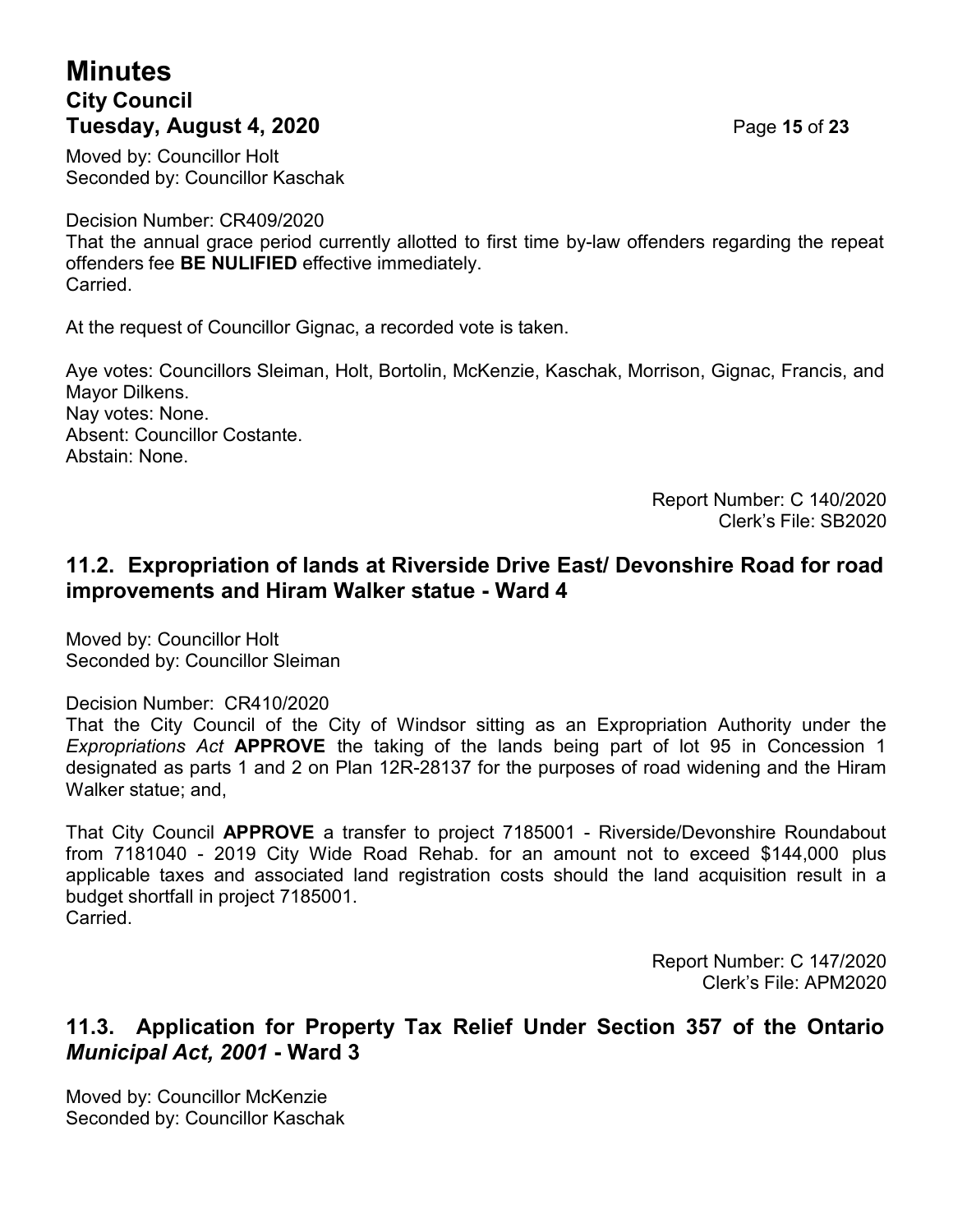# **Minutes City Council Tuesday, August 4, 2020** Page **16** of **23**

Decision Number: CR411/2020 CR313/2020

That City Council **APPROVE** the request for full property tax relief for the property located at 33 Riverside Dr E, owned by 2087676 Ontario Inc. for the period of time beginning April 1, 2020 and ending the earlier of either the termination of Ontario Regulation 141/20 or December 31, 2020; and further,

That the CFO/City Treasurer (or designate) **BE AUTHORIZED** to write-off an amount equivalent to the total municipal and education taxes on a monthly basis estimated to be \$363,642 in total for the remainder of the 2020 taxation year following the receipt of payment of taxes due from the property owner for the period January 1, 2020 to March 31, 2020; and further,

That should property tax relief be required beyond December 31, 2020, upon receipt of an application for property tax relief for the 2021 taxation year the City Treasurer **BE AUTHORIZED** to process such application consistent with the direction provided for this 2020 application which will be reported to City Council at a later date; and further,

That administration **BE DIRECTED** to notify the applicants, that as a consequence of the tax waiver, that the BIA levy is not required but that they be requested to consider making that contribution as a donation to mitigate the unintended consequences on the BIA. Carried.

> Report Number: C 88/2020 Clerk's File: AF2020

## **8.10. Z-007/20 ZNG/6057 - Rosati Development Corp -Part Lot 15, Concession 5 - 525-535 Cabana Road E - Ward 9**

Moved by: Councillor McKenzie Seconded by: Councillor Holt

Decision Number: CR401/2020 DHSC 176

I That the recommendation in report S88/2020 be deleted and the following **BE SUBSTITUTED** therefore:

That an amendment to Zoning By-law 8600 **BE APPROVED** changing the zoning of Part Lot 15, Concession 5, situated on the south side of Cabana Road East, known municipally as 525-535 Cabana Road East, by deleting Section S.20(1)223 and replacing it with the following:

"223. For the lands comprising part of Lot 15, Concession 5, described as PIN 01298- 0080 LT and 01298-0081 LT, situated on the south side of Cabana Road East, east of Howard Avenue ("the property"), that:

i) the following shall be additional permitted uses:

a medical office, business office, personal service shop, pharmacy, professional studio, health studio, restaurant and take-out restaurant; and,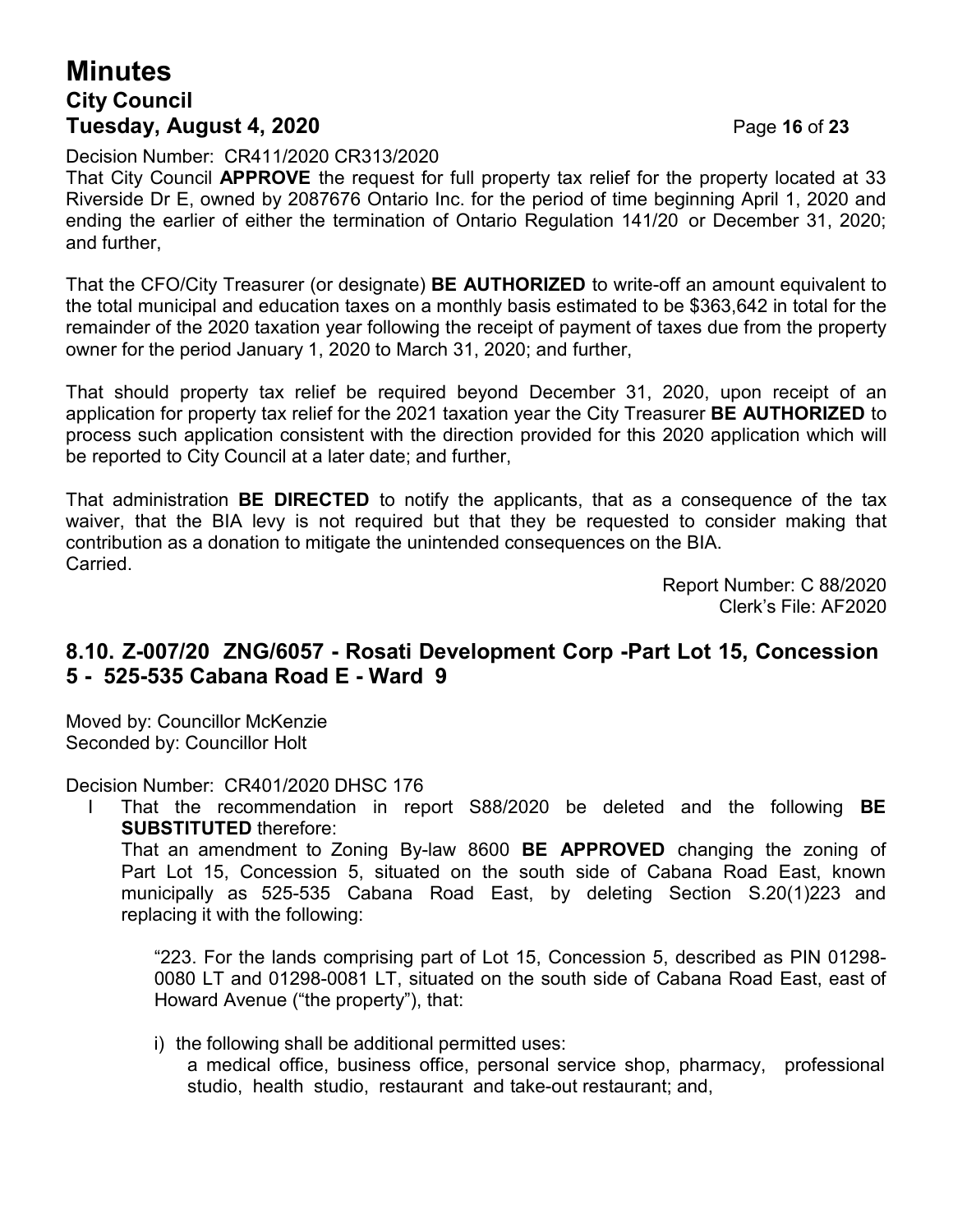# **Minutes City Council Tuesday, August 4, 2020** Page **17** of **23**

- ii) the following uses shall be prohibited: a drive through restaurant and a restaurant patio; and,
- (iii) the following regulations shall apply:
	- (a) All parking spaces shall be located in the front yard and side yard. Parking spaces are prohibited in the rear yard.
	- (b) Maximum building height one storey
	- (c) Maximum net floor area 474 square metres
	- (d) Minimum rear yard setback 3.0 metres
	- (e) Minimum west side yard width 0.0 metres
	- (f) Minimum east side yard width 3.7 metres."
- II That as part of any amendment to the existing approved site plan for the property, Council **DIRECTS** the Site Plan Control Officer to take the following items into consideration:
	- i) Along the shared east property line, remove the existing fence and install a privacy fence at least 2.4m in height with boards on both sides so that there is no visibility through the fence. The first 9.15m of the fence south of Cabana will be up to 1m high so as not to obstruct views for cars exiting from the property;
	- ii) 2.4 m high privacy fencing will be installed along the rear of the property;
	- iii) Developer to remove the 3 pines trees along the east property line (including the one on the neighbour's property) and install on the property at least 4 (four) Cedar trees at least 3.048 m high so as to block the view to the raised patio at 539 Cabana Road East;
	- iv) Developer to install 1.83m high black cedars every 1.2m on center along the shared property line; and
	- v) all restaurant garbage to be stored in the building.

Carried.

Report Number: SCM 217/2020, C 150/2020, & S 88/2020 Clerk's File: ZB/13809

# **12. CONSIDERATION OF COMMITTEE REPORTS**

#### **12.1. (i) Report of the Special In-Camera meeting or other Committee as may be held prior to Council**

Moved by: Councillor Kaschak Seconded by: Councillor McKenzie

Decision Number: CR412/2020 That the report of the In Camera meeting held August 4, 2020 **BE ADOPTED** as presented. Carried.

Clerk's File: ACO2020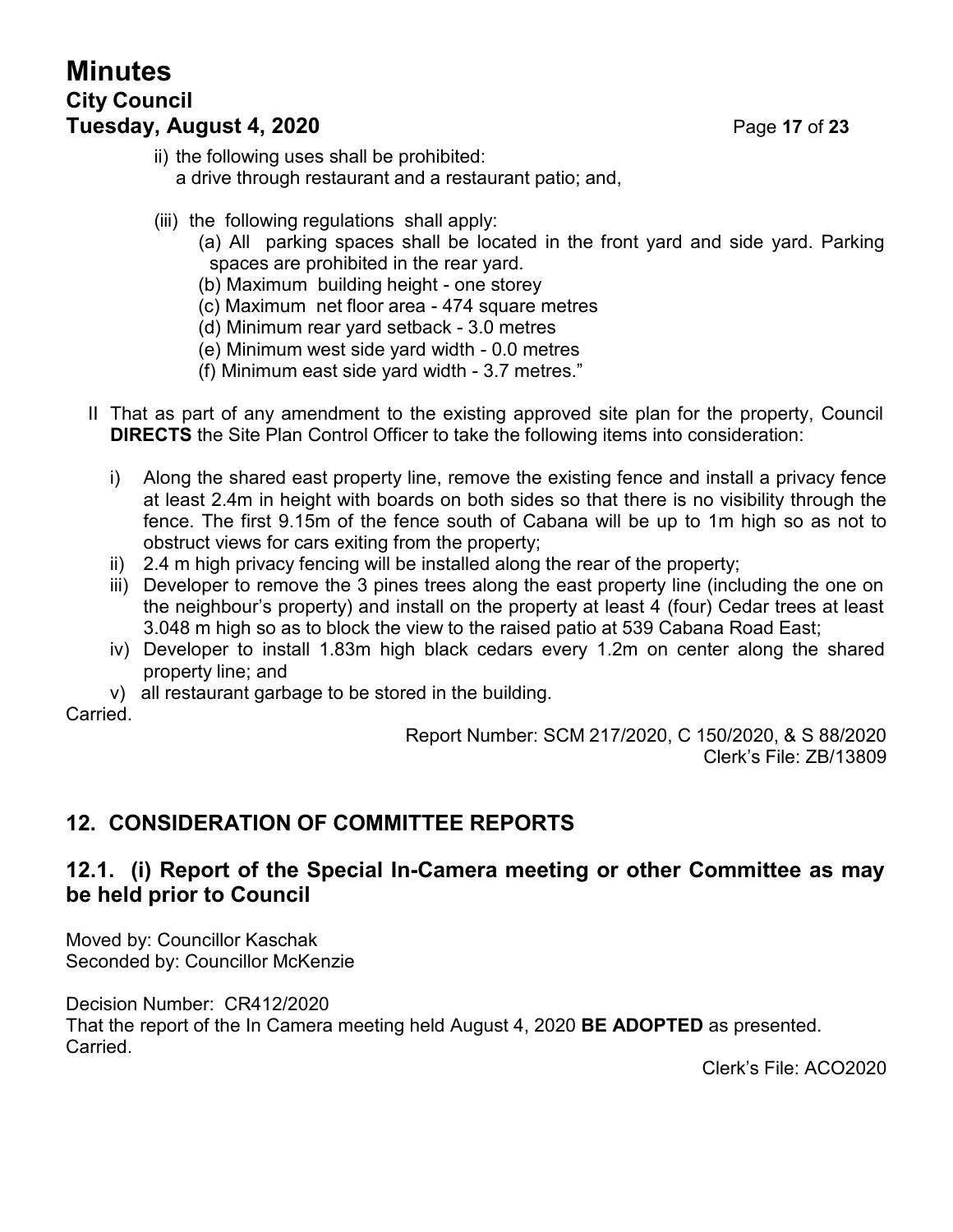# **Minutes City Council Tuesday, August 4, 2020** Page **18** of **23 13. BY-LAWS (First and Second Reading)**

Moved by: Councillor Morrison Seconded by: Councillor Sleiman

That the following By-laws No. 109-2020 through 117-2020 (inclusive) be introduced and read a first and second time:

**109-2020** A BY-LAW TO AMEND INTERIM CONTROL BY-LAW 78-2019 SO THAT THE PROVISIONS OF BY-LAW 78-2019 SHALL NOT APPLY TO CERTAIN LANDS authorized by CR202/2020 and CR203/2020 dated May 4, 2020.

**110-2020** A BY-LAW TO FURTHER AMEND BY-LAW NUMBER 8600 CITED AS THE "CITY OF WINDSOR ZONING BY-LAW" authorized by CR299/2020 dated June 3, 2020.

**111-2020** A BY-LAW TO FURTHER AMEND BY-LAW NUMBER 8600 CITED AS THE "CITY OF WINDSOR ZONING BY-LAW" authorized by CR302/2020 dated June 3, 2020.

**112-2020** A BY-LAW TO FURTHER AMEND BY-LAW NUMBER 8600 CITED AS THE "CITY OF WINDSOR ZONING BY-LAW" authorized by CR342/2020 dated July 13, 2020.

**113-2020** A BY-LAW TO ADOPT AMENDMENT NO. 131 TO THE OFFICIAL PLAN OF THE CITY OF WINDSOR authorized by CR343/2020 dated July 13, 2020.

**114-2020** A BY-LAW TO FURTHER AMEND BY-LAW NUMBER 8600 CITED AS THE "CITY OF WINDSOR ZONING BY-LAW" authorized by CR343/2020 dated July 13, 2020.

**115-2020** A BY-LAW TO DESIGNATE THE LANDS AND PREMISES SITUATE WITHIN THE CITY OF WINDSOR, MUNICIPALLY KNOWN AS 325 DEVONSHIRE ROAD, TO BE OF CULTURAL HERITAGE VALUE OR INTEREST UNDER THE PROVISIONS OF THE *ONTARIO HERITAGE ACT, R.S.O. 1990,* CHAPTER O.18, AS AMENDED authorized by CR283/2020 dated June 1, 2020.

**116-2020** A BY-LAW TO PROVIDE THAT PART-LOT CONTROL SHALL NOT APPLY TO CERTAIN LAND THAT IS WITHIN PLAN OF SUBDIVISION 12M-631 IN THE CITY OF WINDSOR authorized by BL139-2013 passed August 26, 2013.

**117-2020** A BY-LAW TO CONFIRM PROCEEDINGS OF THE COUNCIL OF THE CORPORATION OF THE CITY OF WINDSOR AT ITS MEETING HELD ON THE 4TH DAY OF AUGUST, 2020. Carried.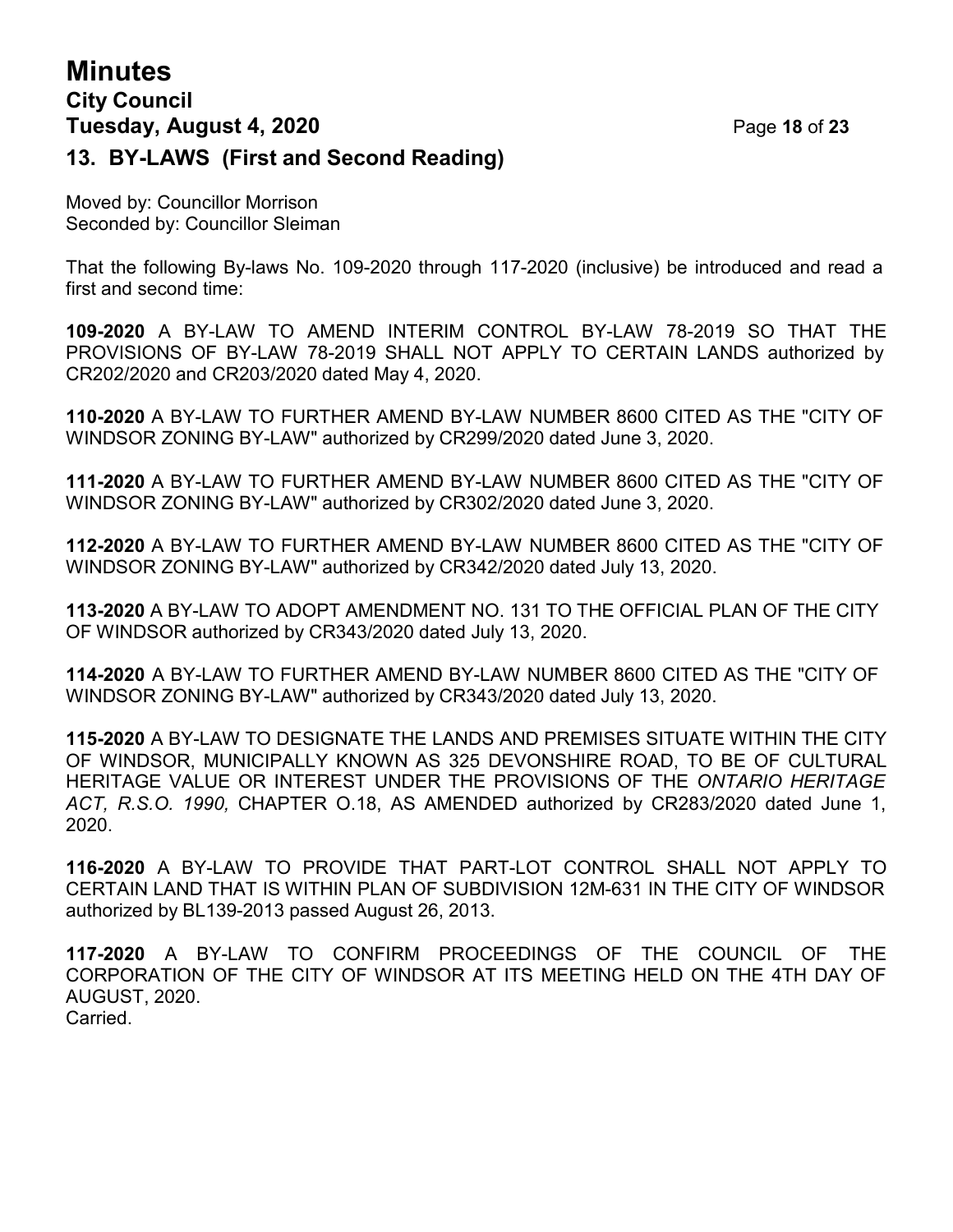# **Minutes City Council Tuesday, August 4, 2020** Page **19** of **23 14. MOVE BACK INTO FORMAL SESSION**

Moved by: Councillor Bortolin Seconded by: Councillor Sleiman

That the Committee of the Whole does now rise and report to Council respecting the business items considered by the Committee:

- 1) Communication Items (as presented)
- 2) Consent Agenda (as amended)
- 3) Items Deferred Items Referred
- 4) Consideration of the Balance of Business Items (as amended)
- 5) Committee Reports (as presented)
- 6) By-laws given first and second readings Carried.

## **15. NOTICES OF MOTION**

Councillor Holt gives notice that he intends to introduce the following draft motion for Council's consideration at the August 24, 2020 meeting of Council, pending administrative comment at that meeting:

> That with regards to the City of Windsor receiving requests for written submissions regarding an application for a Cannabis Retail Store Authorization, from the Alcohol and Gaming Commission of Ontario (AGCO), that Administration BE DIRECTED to follow provincial guidelines for locations of cannabis retail stores as the City of Windsor's municipal guidelines, as well as the City of Windsor's zoning requirements, and to approve accordingly those applications that meet these minimum standards, without the need for Council approval, and further,

> That Administration BE DIRECTED to report back to Council as communications items on the application submissions that have been forwarded to the AGCO.

## **16. THIRD AND FINAL READING OF THE BY-LAWS**

Moved by: Councillor Francis Seconded by: Councillor Gignac

That the By-laws No. 109-2020 through 117-2020 having been read a first and second time be now read a third time and finally passed and that the Mayor and Clerk **BE AUTHORIZED** to sign and seal the same notwithstanding any contrary provision of the Council. **Carried**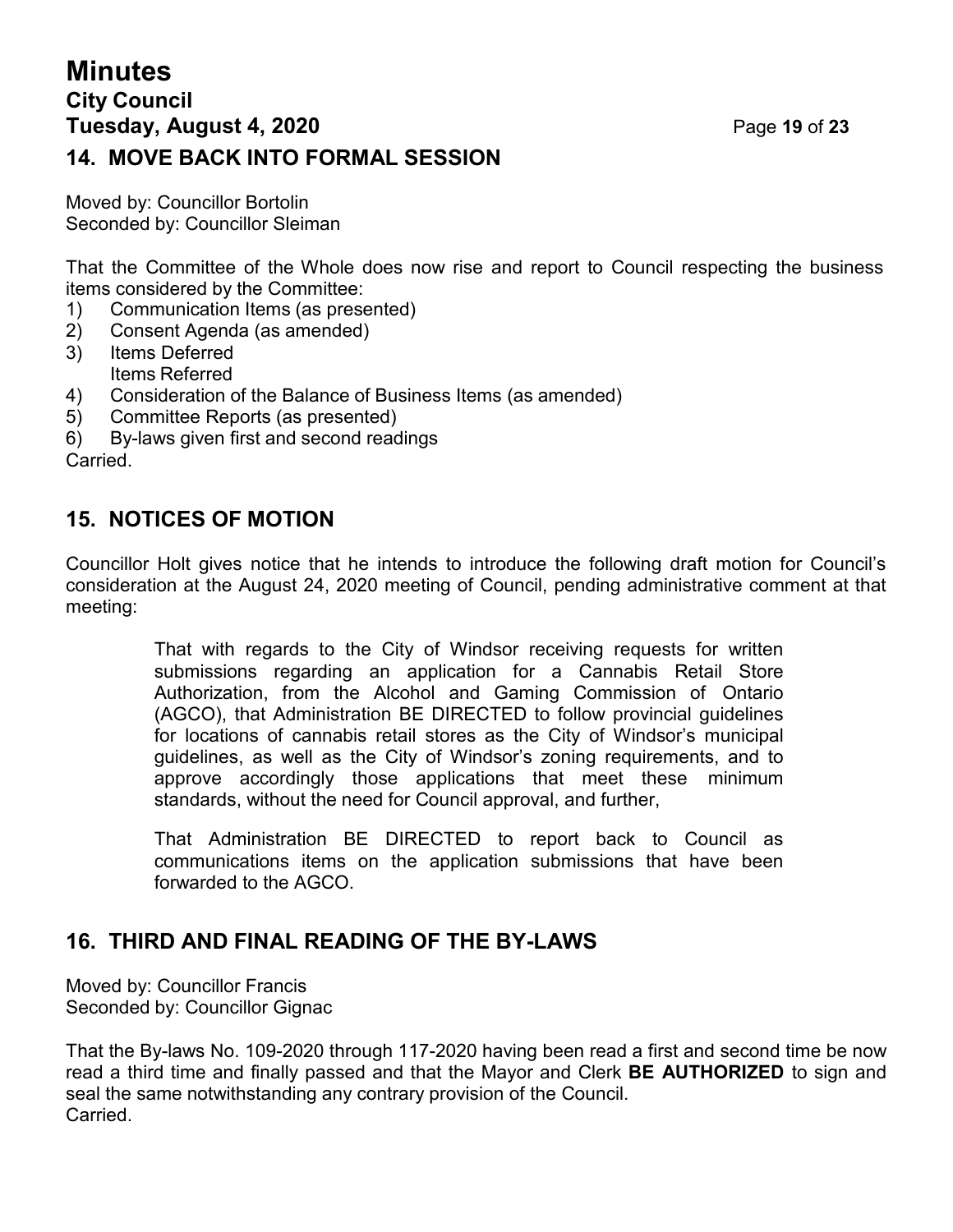**Minutes City Council Tuesday, August 4, 2020** Page **20** of **23 17. PETITIONS**

None presented.

# **18. QUESTION PERIOD**

## **18.3. CQ 22-2020**

Moved by: Councillor McKenzie Seconded by: Councillor Morrison

Decision Number: CR413/2020

That the following Council Question by Councillor Bortolin **BE APPROVED,** and that Administration **BE DIRECTED** to proceed with the necessary actions to respond to the Council Question in the form of a written report, consistent with Council's instructions, and in accordance with Section 17.1 of the Procedure By-law 98-2011:

CQ 22-2020:

#### **Assigned to City Solicitor**

Ask administration to report back on options to deal with issues tied to donation drop boxes and the organizations/businesses that house them. The issues are, but not limited to, blight, squatting, lighting, security, after hours access, and crime attraction. Would also ask that administration consider licensing, by-law, and even zoning options while comparing what other municipalities do as well.

Carried.

Clerk's File: APM2020

# **21. ADJOURNMENT**

Moved by: Councillor Sleiman Seconded by: Councillor Bortolin

That this Council meeting stand adjourned until the next regular meeting of Council or at the call of the Mayor. Carried.

Accordingly, the meeting is adjourned at 2:25 o'clock p.m.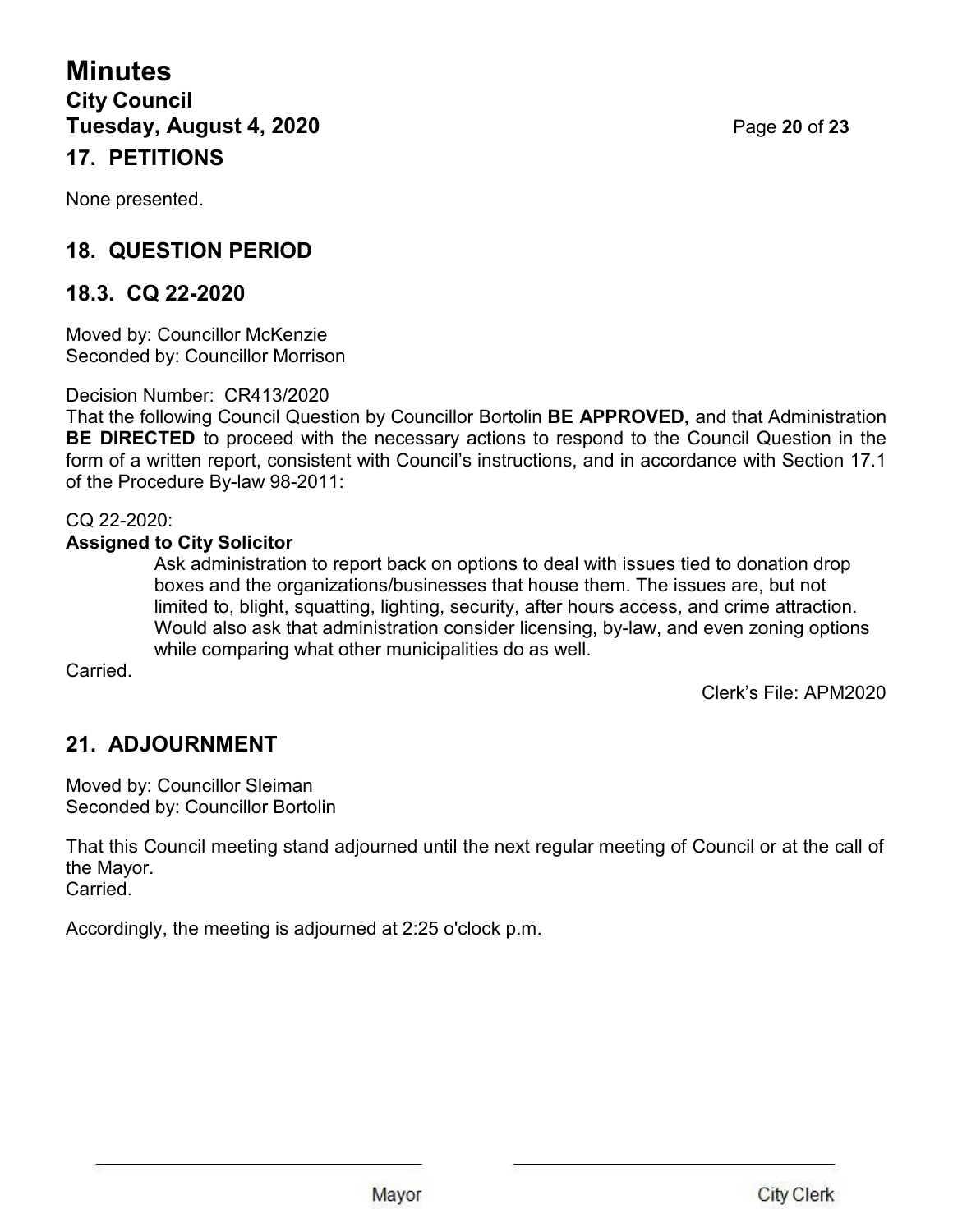**Minutes City Council**

**Tuesday, August 4, 2020** Page **21** of **23** Adopted by Council at its meeting held August 4, 2020 (CR412/2020) VC/bm

#### **SPECIAL MEETING OF COUNCIL – IN CAMERA August 4, 2020**

**Members participating via electronic participation in accordance with Procedure By-law #98- 2011 as amended, which allows for electronic participation during a declared emergency.**

#### **Meeting called to order at: 9:00 a.m.**

#### **Members in Attendance:**

Mayor D. Dilkens Councillor F. Francis Councillor R. Bortolin Councillor G. Kaschak Councillor J. Gignac Councillor K. McKenzie Councillor J. Morrison Councillor E. Sleiman Councillor C. Holt

#### **Members Absent:**

Councillor F. Costante

#### **Also in attendance:**

- O. Colucci, Chief Administrative Officer
- J. Payne, Community Development and Health Commissioner and Corporate Leader Social Development, Health, Recreation and Culture
- M. Winterton, City Engineer and Corporate Leader Environmental Protection and **Transportation**
- V. Critchley, City Clerk/Licence Commissioner and Corporate Leader Public Engagement and Human Resources
- J. Mancina, Acting Chief Financial Officer/City Treasurer and Corporate Leader Finance and **Technology**
- S. Askin-Hager, City Solicitor and Corporate Leader Economic Development and Public **Safety**
- J. Wilson, Corporate Leader, Parks, Facilities, Recreation and Culture
- A. Teliszewsky, Mayor's Chief of Staff
- D. Dawson, Executive Director of Operations (Item 2)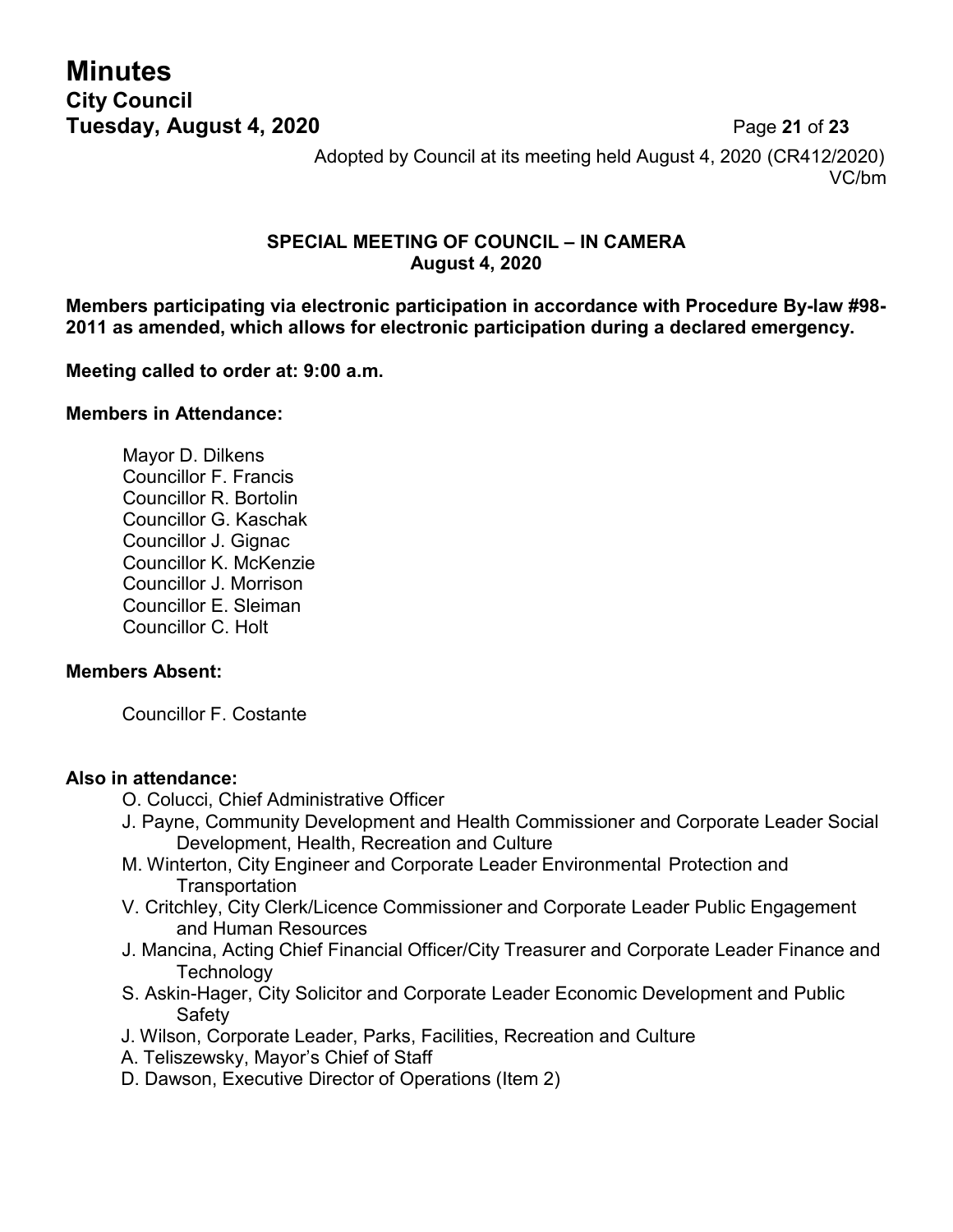# **Minutes City Council Tuesday, August 4, 2020** Page **22** of **23**

A. Albidone, Manager of Environmental Services (Item 2)

T. Ardovini, Deputy Treasurer Financial Planning (Item 2)

J. Guthrie, Deputy Treasurer Taxation (Item 1)

N. Couvillion, Manager Performance Management & Financial Planning (Item 2)

#### **Verbal Motion is presented by Councillor Sleiman, seconded by Councillor Francis, to move in Camera for discussion of the following item(s):**

| <b>Item</b><br>No. | <b>Subject</b>                                                             | Section-<br><b>Pursuant to</b><br><b>Municipal Act,</b><br>2001, as amended |
|--------------------|----------------------------------------------------------------------------|-----------------------------------------------------------------------------|
| 1.                 | Legal matter - litigation<br>NOTE: See also Item 11.3 on regular<br>agenda | 239(2)(e)(f)                                                                |
| 2.                 | Legal matter - agreement                                                   | 239(2)(k)                                                                   |
| 3.                 | Personal matter - labour negotiations -<br>verbal report                   | 239(2)(d)                                                                   |
|                    | Personal matter – about an identifiable<br>individual – verbal report      | 239(2)(b)                                                                   |

#### **Motion Carried.**

#### **Declarations of Pecuniary Interest:**

None declared.

**Discussion on the items of business. (Items 1, 2, 3 and 4)**

#### **Verbal Motion is presented by Councillor Sleiman, seconded by Councillor Gignac, to move back into public session. Motion Carried.**

#### **\*\*SEE NOTE BELOW**

**Moved by Councillor Kaschak, seconded by Councillor McKenzie,**

**THAT the Clerk BE DIRECTED to transmit the recommendation(s) contained in the report(s) discussed at the In-Camera Council Meeting held August 4, 2020 directly to Council for consideration at the next Regular Meeting.**